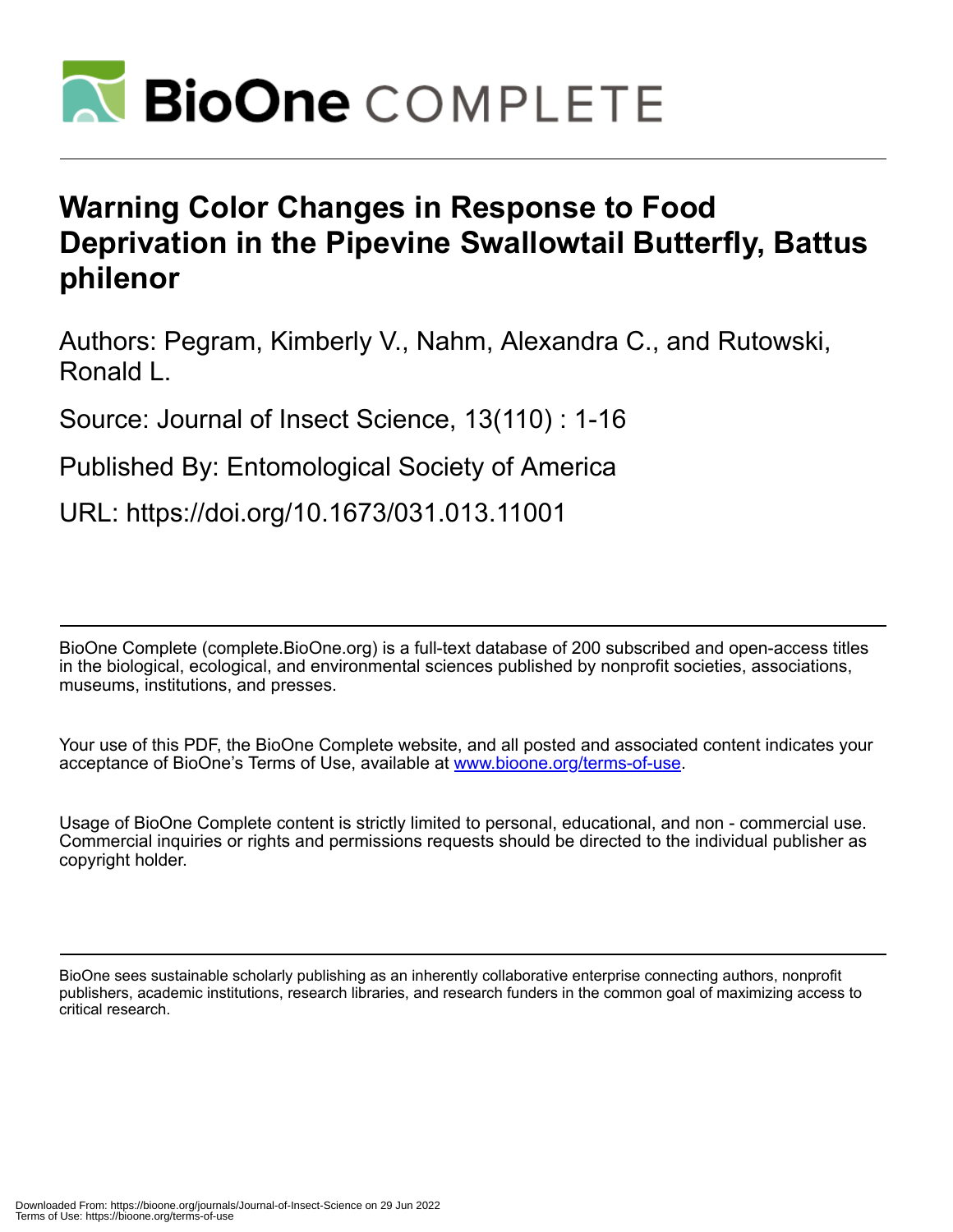

## **Warning color changes in response to food deprivation in the pipevine swallowtail butterfly,** *Battus philenor*

Kimberly V. Pegram<sup>1a</sup>, Alexandra C. Nahm<sup>1,2b</sup>, and Ronald L. Rutowski<sup>1c</sup>

<sup>1</sup>School of Life Sciences, Arizona State University, Tempe, AZ 85287-4601<br><sup>2</sup>Department of Biological Sciences, University of Maryland Beltimore Cour  $^{2}$ Department of Biological Sciences, University of Maryland Baltimore County, Baltimore, MD 21250

## **Abstract**

Predation on distasteful animals should favor warning coloration that is relatively conspicuous and phenotypically invariable. However, even among similarly colored individuals there can be variation in their warning signals. In butterflies, individual differences in larval feeding history could cause this variation. The warning signal of the pipevine swallowtail butterfly, *Battus philenor* L. (Lepidoptera: Papilionidae) consists of both a blue iridescent patch and pigmentbased orange spots on the ventral hindwing. *B. philenor* males also display a dorsal surface iridescent patch that functions as a sexual indicator signal. A previous study of iridescence in *B. philenor* found that the iridescent blue on both the dorsal and ventral hind wings is variable and significantly different between lab-reared and field-caught individuals. These differences could be the result of larval food deprivation in the field. Through experimental manipulation of larval diet, larval food deprivation was evaluated as a potential cause of the differences observed between lab and field individuals, and if food deprivation is a source of inter-individual variation in warning signals. *B. philenor* larvae were food restricted starting at two points in the last larval instar, and one group was fed through pupation. Adult coloration was then compared. Food deprivation led to poorer adult condition, as indicated by lower adult body mass, forewing length, and fat content of stressed individuals. As the level of food deprivation increased, the hue of the iridescent patches on both the dorsal and ventral hind wing shifted to shorter wavelengths, and the chroma of the orange spots decreased. The shifts in iridescent color did not match the differences previously found between lab and field individuals. However, the treatment differences indicate that food deprivation may be a significant source of warning color variation. The differences between the treatment groups are likely detectable by predators, but the effect of the variation on signal effectiveness and function remains to be empirically explored.

**Keywords:** aposematic, coloration, food restriction, iridescence, pigment-based coloration **Correspondence:** a kpegram@asu.edu, <sup>b</sup> anahm | @umbc.edu, c r.rutowski@asu.edu **Editor:** Todd Shelly was Editor of this paper. **Received:** 6 April 2012 **Accepted:** 4 July 2012 **Published:** 22 October 2013 **Copyright:** This is an open access paper. We use the Creative Commons Attribution 3.0 license that permits unrestricted use, provided that the paper is properly attributed. **ISSN:** 1536-2442 | Vol. 13, Number 110

#### **Cite this paper as:**

Pegram KV, Nahm AC, Rutowski RL. 2013. Warning color changes in response to food deprivation in the pipevine swallowtail butterfly, *Battus philenor*. *Journal of Insect Science* 13:110. Available online: www.insectscience.org/13.110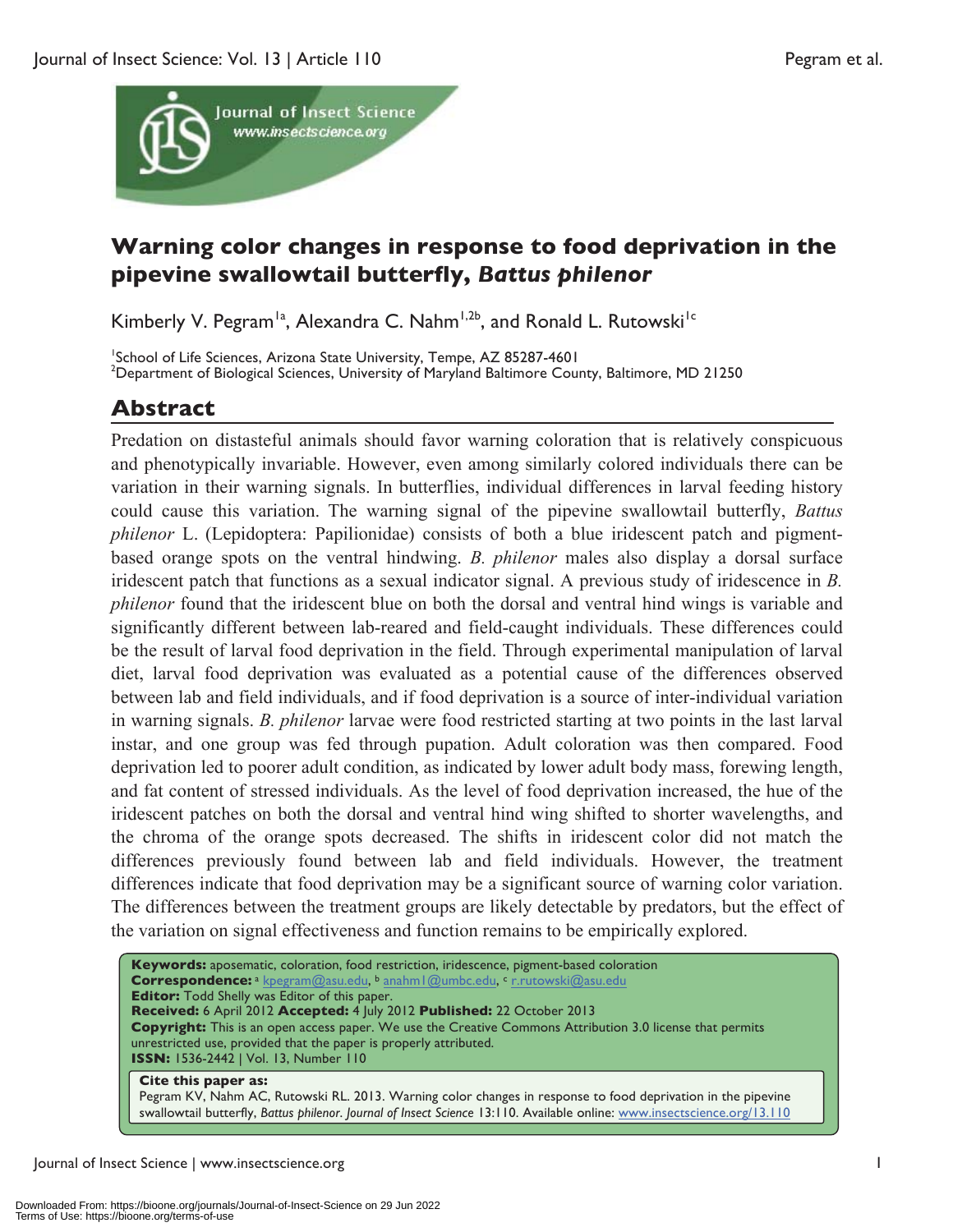#### **Introduction**

Warning coloration can function as a signal to predators of a prey's unprofitability (Poulton 1890; Cott 1940). Such signals are expected to be naturally selected by predation to facilitate learning and recognition by relevant predators (Guilford and Dawkins 1991; Ruxton et al. 2004) through increased conspicuousness (Gittleman and Harvey 1980; Gamberale-Stille and Tullberg 1999; Lindström et al. 1999; Riipi et al. 2001; Lindstedt et al. 2008) and/or reduced phenotypic variation (Guilford and Dawkins 1993; Mappes and Alatalo 1997; Beatty et al. 2004; Rowland et al. 2007). Either of these processes should lead to a reduction in genetic variation or the extent to which the structures that produce a warning signal respond to environmental variation during development. Nonetheless, warning colors often display surprising levels of interindividual variation in a population (Brakefield 1985; Brakefield and Liebert 1985; Holloway et al. 1995; Grill and Moore 1998; Grill 1999; Ojala et al. 2007; Lindstedt et al. 2008; Borer et al. 2010; Rutowski et al. 2010). This indicates that in the face of stabilizing selection there are factors that maintain variation in warning signal expression (Endler and Mappes 2004; Ojala et al. 2007; Sandre et al. 2007; Maan and Cummings 2008; Lindstedt et al. 2010; Lindstedt et al. 2011). One such potential factor in nature is variation among individuals in the extent to which they experience food restrictions during growth and development. The effects of food restriction or deprivation on sexual coloration are wellstudied (e.g., McGraw et al. 2002; Siefferman and Hill 2005; Kemp 2008; Punzalan et al. 2008), and reduced diet quality can affect warning coloration (e.g., Grill and Moore 1998; Grill 1999; Ojala et al. 2007), but the

effects of food deprivation on warning coloration are unknown.

Food deprivation in lepidopteran larvae is common in species that feed on small plants because they may have to travel between hostplants after complete defoliation of a plant (Stockhoff 1991; Fischer and Fiedler 2001). Larvae of the pipevine swallowtail butterfly, *Battus philenor* L. (Lepidoptera: Papilionidae) are especially susceptible to food deprivation during movement from one host plant to another. *B. philenor* larvae feed on plants in the genus *Aristolochia,* and individual hostplants rarely provide enough suitable foliage for complete larval development (Rausher 1979a, b, 1980; Rausher and Feeny 1980; Fordyce and Agrawal 2001), which can sometimes require more than 25 plants (Rausher 1980). The larvae also sequester aristolochic acids, which make them and the adults they produce unpalatable (Sime et al. 2000; Fordyce et al. 2005). To advertise this defense, adults display warning coloration on the ventral hind wing surface (Brower 1958; Codella and Lederhouse 1990), which consists of orange spots in a field of iridescent blue (Figure 1). Both colors are used by predators in recognizing *B. philenor* as distasteful (Pegram et al. 2013).



**Figure 1.** *Battus philenor* with ventral surface visible. High quality figures are available online.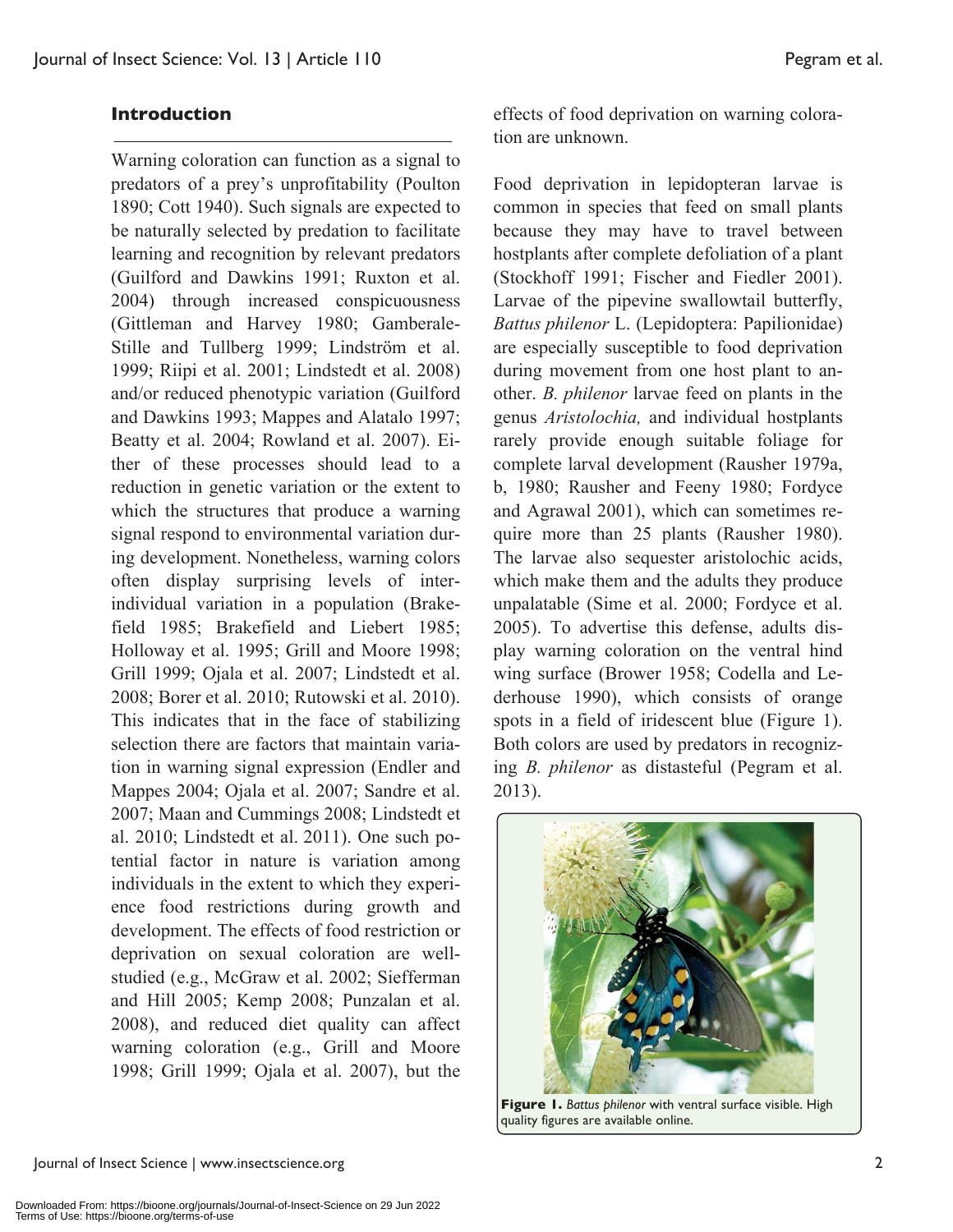In Arizona, the iridescent warning coloration of *B. philenor* on the ventral hind wings varies in ways that may be attributed to differences in larval diet. Rutowski et al. (2010) reported significant differences in the iridescent coloration between lab-reared individuals fed *ad libitum* and field-caught individuals. Therefore, variation in larval food availability could be a source of adult color variation, including warning color variation. As in the *B. philenor*  populations previously studied, populations in Arizona are likely to experience food deprivation as larvae because their hostplant, *Aristolochia watsonii* Wooton and Sandley (Aristolochiales: Aristolochiaceae), is a small plant that larvae often completely denude of leaves before completing development (personal observation). Therefore, to evaluate the role of food restriction on warning coloration and to determine if observed natural variation in iridescent signals is due to food deprivation, the amount of food to which *B. philenor* larvae had access was varied among three different treatments. The adult coloration was compared among treatment groups. The effects of food deprivation were evaluated for three different color patches: the iridescent blue field and the orange spots of the ventral hind wing surface, which contribute to the warning signal, and the iridescent blue on the male dorsal hind wing. The male dorsal hind wing is a signal used by females, likely to assess either male quality or species identity (Rutowski and Rajyaguru 2013).

If food deprivation is a source of variation in the iridescent signals of *B. philenor*, it is predicted that food deprivation will cause increased brightness, shorter wavelength hues, and higher chroma for the ventral surface iridescence and higher intensities in the dorsal iridescence. These expectations are based on the difference between animals reared in the

lab and those from the field reported in Rutowski et al. (2010). Additionally, if there are differences in the ventral surface iridescence and the orange spots between treatments, even if this variation does not match that found in Rutowski et al. (2010), it will indicate that food restriction can be a significant source of intraspecific variation in warning signals.

#### **Materials and Methods**

### **Rearing conditions and study of developmental time course**

Early instar *B. philenor* larvae and eggs were collected in the field near the confluence of Mesquite Wash and Sycamore Creek in central Arizona, USA (N 33° 43.784', W 111° 30.997'). After collection, the animals were reared in an environmental chamber in which relative humidity was held at 55%. Temperature and light varied on a 16:8 L:D cycle, in which the temperature was 30<sup>°</sup> C with lights on for 16 hr and 24º C with the lights off for 8 hr. Larvae were fed cuttings from fieldcollected host plant, *A. watsonii*, *ad libitum* until treatment began. These conditions and the field site are those described in Rutowski et al. (2010).

In order to develop a protocol of food restriction the time course of development for *B. philenor* larvae from the source population was determined. To determine the number, duration, and growth rate of larval instars, 10 larvae were raised as above, and their body mass was measured every day from hatching to pupation. The timing of molts in the last two instars was determined by putting a spot of paint on the integument and noting when it disappeared (i.e., had been shed with the exoskeleton). Earlier instar larvae were generally not marked because of the difficulty of doing so without injury, but four larvae were marked through their entire development and revealed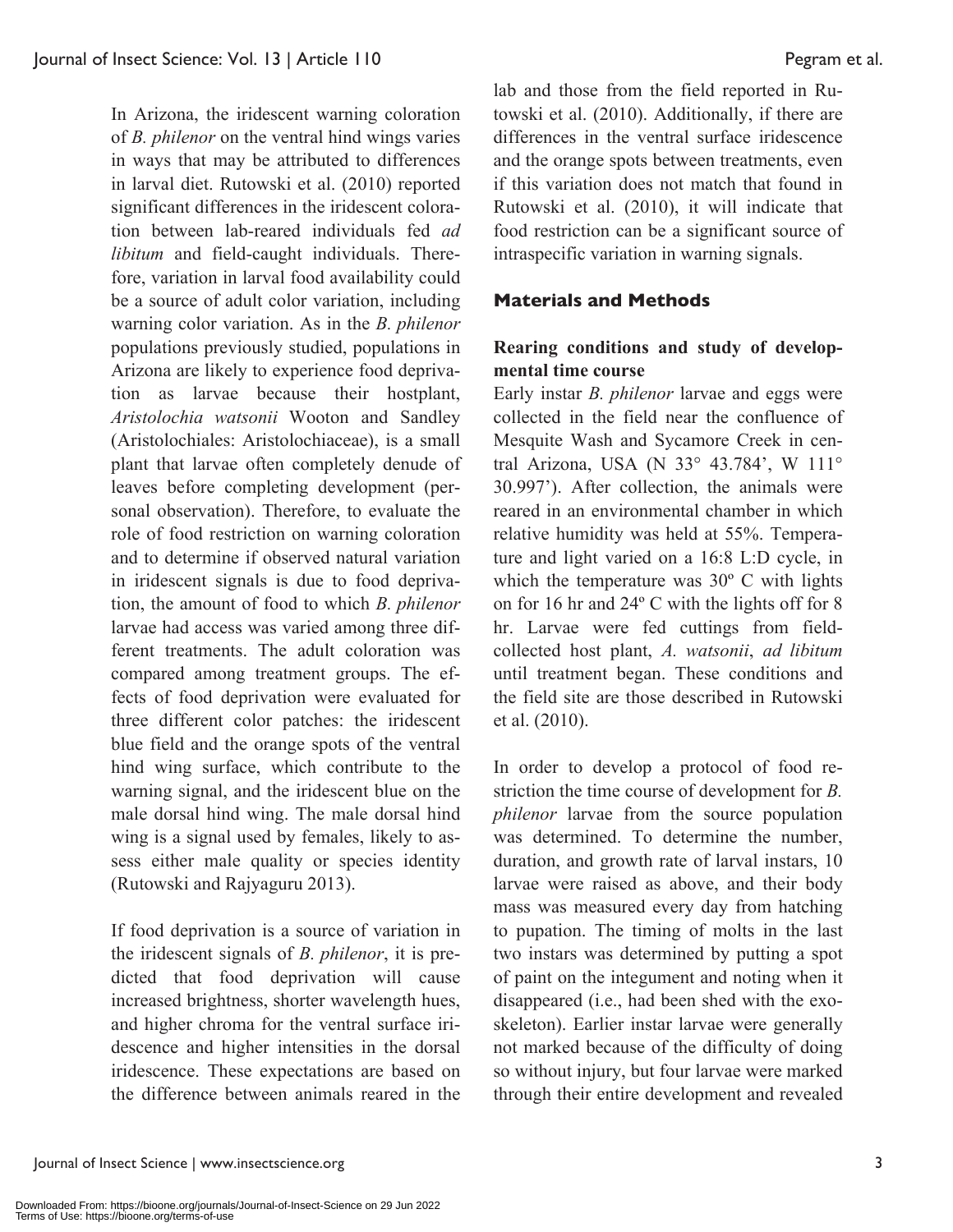that there are five larval instars. Data on body condition and adult coloration of these individuals were not used in the analysis.

#### **Food deprivation treatment**

Prior to the molt into the final larval instar, each larva was marked on the posterior dorsum with a small dot of green paint, placed in an individual cup with host plant, and randomly assigned to a treatment group. Because larvae and eggs were collected from many different plants in the field and across a 19-daytimespan, it is unlikely that they were closely related. Larvae were checked each day between 11:00 and 15:30. When the dot was no longer present on a larva, it indicated that it had molted into the 5th instar within the last 24 hours, and that day was set as Day 0 for that larva.

The final larval instar was chosen as the best developmental stage to restrict food availability because at this stage larvae consume the most host plant and are most likely to need to seek new plants in the field. Also, during the 5th instar they will likely attain a threshold mass above which they are able to pupate without additional food, as has been documented for other butterflies (Nijhout 1975; Jones 1976). After this threshold stage, larvae will not die of starvation if they do not find another host plant, but if food is available they will continue to feed and so may accrue additional resources that will be available during metamorphosis to produce morphological features, such as wing colors.

When each larva reached the 5th instar, it was placed into one of three treatment groups. In all three groups, larvae were fed *ad libitum* until food deprivation began. In the Day 3 treatment, larvae  $(n = 27)$  were given no food from the third day of the final larval instar until they pupated. This was the treatment group

that experienced the highest level of food restriction. In the Day 4 treatment, food deprivation began on the fourth day of the last larval instar and continued until they pupated  $(n = 32)$ . Deprivation in both groups began between 11:00 and 15:30 on the appropriate day. Larvae in the unrestricted treatment  $(n =$ 32) were provided with food *ad libitum* until they pupated. The third and fourth days of the final larval instar were chosen to begin food deprivation because no individual deprived of food from the second day or earlier survived to pupate  $(n = 5)$ , and by the fifth day most larvae stopped feeding or otherwise started preparing for pupation.

Pupae were kept in the environmental chamber under the conditions described above until the adults eclosed, typically after 11–14 days. Individuals that had apparently entered diapause  $(n = 6)$ , as indicated by the pupal stage lasting longer than 21 days, were not included in the analysis. Treatment did not have any apparent effect on whether they entered diapause, as there were two from each treatment. Upon eclosion, butterflies were placed in a refrigerator at 4° C for 24 hr and then freezekilled.

#### **Analysis of adults**

Each adult's forewing length (wing tip to anterior point of wing insertion in the thorax) was measured using digital calipers to the nearest 0.01 mm. After removing the hind wings for mounting, the bodies were lyophilized for 24 hr, and the "dry" mass of each was measured to the nearest 0.1 mg. In addition, fat content of the bodies and forewings was measured as a percent of dry mass using the methods described in Fordyce and Nice (2008).

The hind wings were mounted on double-ply, museum-quality, black cardstock using photo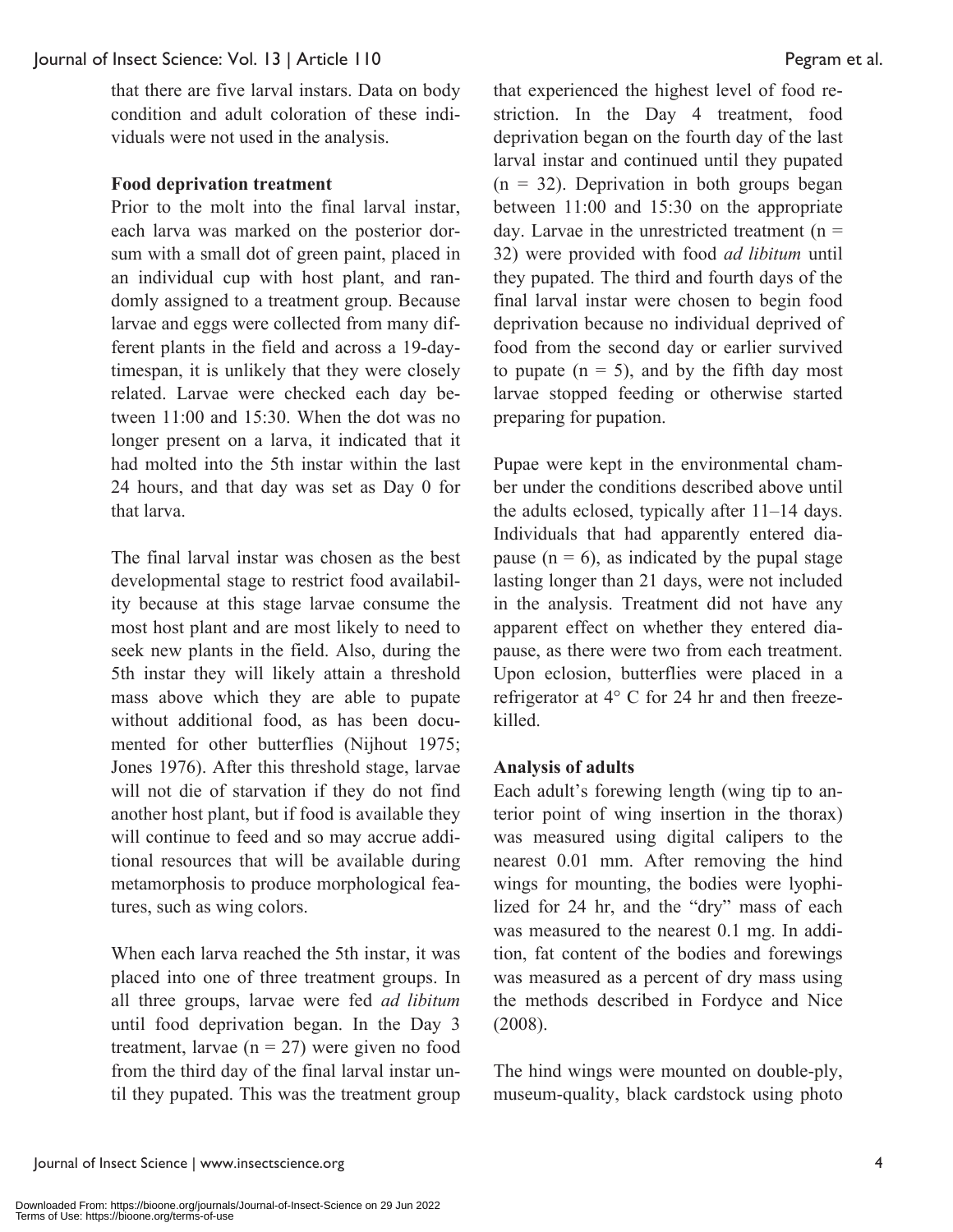mount adhesive. The right hind wing was mounted dorsal side up, and the left hind wing was mounted ventral side up. Reflectance spectra were obtained relative to an MgO white standard, using an USB 2000 spectrophotometer with a PX2 xenon light source and OOIBase 32 software (all from Ocean Optics, www.oceanoptics.com). The ventral iridescent reflectance was measured from an area proximal to the orange and black spot in the cell between  $M_3$  and Cu<sub>1</sub> veins on the hind wing (Borror et al. 1992), and the dorsal reflectance was measured in the same cell from an area proximal to the white spot on the hind wing. The angle between the light beam and the optical axis of the collector was 60° with the wing positioned so that its base pointed toward the light beam. The specimen was tilted around an axis perpendicular to the long axis of the wing until the reflectance of the iridescence around 500 nm was highest (see Figure 2 in Rutowski et al. 2010). Maximizing the iridescence of each wing in this manner allowed for consistent reflectance measurements, as some individuals may vary in the exact angle that produces peak reflectance (Kemp and Rutowksi 2007; Kemp 2008; Meadows et al. 2011) and measurements that are comparable to previous analyses of *B. philenor* iridescent coloration (Rutowski et al.



mass gain occurs in the final larval instar. The final instar lasts an average of 6 days. High quality figures are available online.

2010; Rutowski and Rajyaguru 2013). The orange spot reflectance was measured on the most anterior orange spot, with the collector and light beam positioned the same as for the iridescent patch measures and the wing surface perpendicular to bisector of the angle between collection and light beam.

Each mounted hind wing was measured twice, in two separate rounds. All pairs of measurements on the same spot were within 5% of each other. The color parameters obtained from these two measurements were then averaged for the analysis. Only reflectance from 300–700 nm was used in the analysis. Spectra were characterized using three color parameters: brightness, hue, and chroma. Brightness is the amount of light reflected from the spot measured, and for both the orange and blue was calculated as the average percent reflectance from 300–700 nm (Montgomerie 2006). Hue identifies the wavelengths in which the most light is reflected and therefore contributes to the perceived color of the signal. Chroma (also known as saturation) is the spectral purity of the reflected light (Montgomerie 2006). Hue and chroma needed to be calculated differently for the iridescent blue and the diffusely reflecting orange because the orange reflectance lacks a clear peak. For the iridescent reflectance, hue is the wavelength at which the maximum reflectance is observed, and chroma is the summed reflectances between 50 nm above and below the peak wavelength, divided by the summed reflectances between 300 and 700 nm (Rutowski et al. 2010). For the reflectance of the orange spot, hue is the wavelength at which the percent reflectance is halfway between the minimum and maximum reflectance (Morehouse and Rutowski 2010) over all wavelengths (300–700 nm). Chroma is the difference between the minimum and maximum reflectance, divided by the average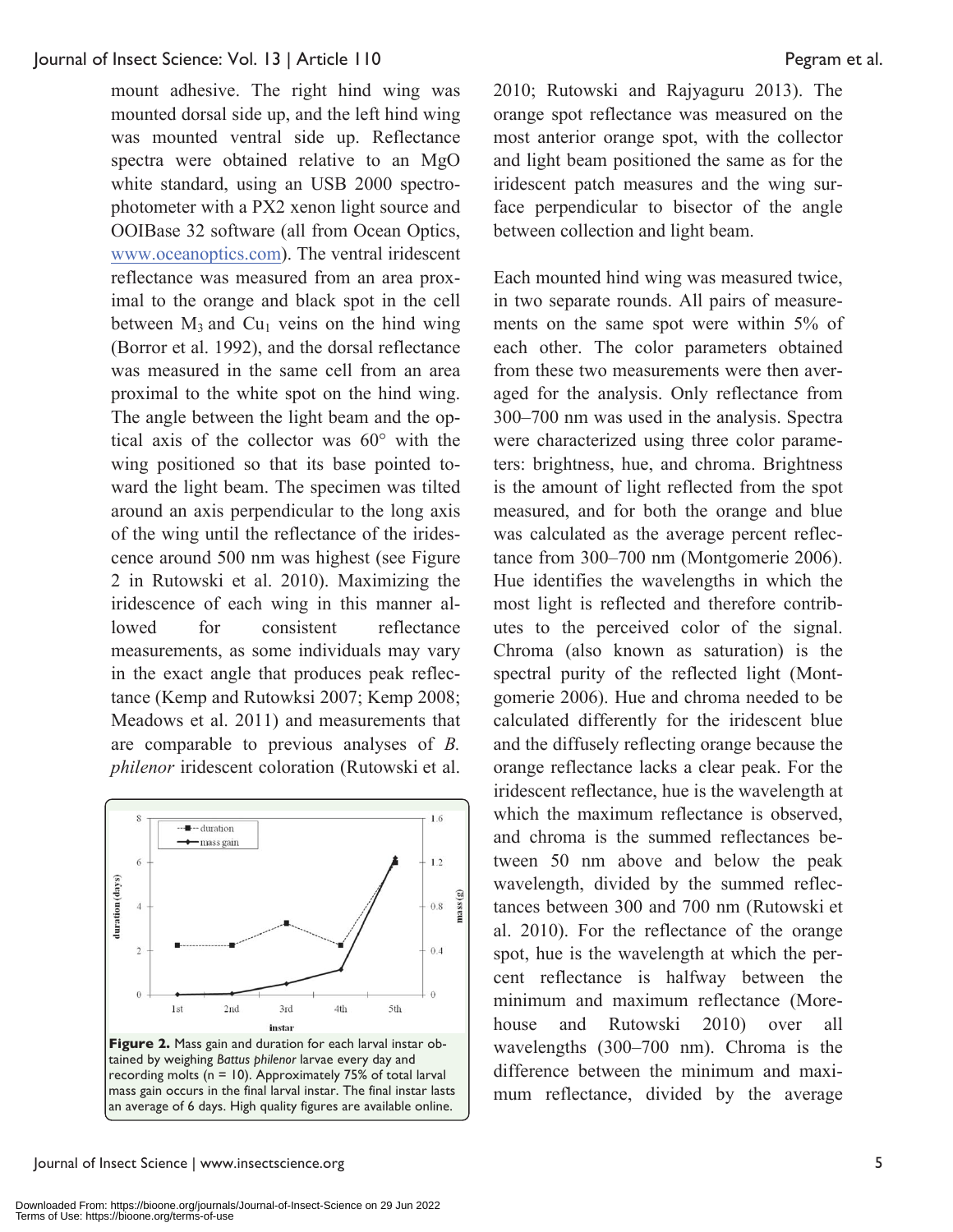reflectance over the 300–700 nm range (Montgomerie 2006).

To infer whether avian predators would be able to distinguish differences in the warning colors between the different treatment groups, AVICOL version 6 (Gomez 2006) and a physiological visual model based on Vorobyev and Osorio (1998) were used. The model used the spectral sensitivities and cone proportions for Blue Tits, *Cyanistes caeruleus*, a well understood passerine visual system (Hart et al. 2000). While Blue Tits are not predators of *B. philenor*, the visual sensitivities of birds are not highly variable (Hart 2001), and the specific visual sensitivities of known *B. philenor* predators (e.g., Cactus Wrens, *Campylorhynchus brunneicapillus*, and Curve-billed Thrashers, *Toxostoma curvirostre*) are not known. As such, the visual sensitivities of Blue Tits are a good surrogate of those of predators of *B. philenor*. The ambient light was a measure of downwelling irradiance from the field site, measured with the USB 2000 spectrophotometer described earlier fitted with a cosine-corrected probe on the end of the collector fiber. The model was used to obtain the chromatic contrasts between all three treatments for both the ventral orange spots and ventral iridescence. Chromatic contrast is reported in units of just noticeable differences (jnd), and a difference above 1 jnd is considered to be distinguishable by a bird (Vorobyev et al. 1998).

#### **Statistics**

MANOVAs were used to determine the overall effects of treatment on body condition (i.e., dry body mass, forewing length, and fat content) and the color parameters (i.e., hue, chroma, and brightness) of the two ventral color components. Each model included sex, treatment, and sex by treatment interaction as the factors. To sort out the effects of the indi-

vidual variables in the significant MANO-VAs, univariate ANOVAs and the standardized coefficients from discriminant analysis were used. If these tests revealed a significant treatment effect for a variable, the significance of differences in that variable between specific treatment groups was assessed using Tukey's posthoc tests. Three mixed models with restricted maximum likelihood were used to determine the response of male iridescence (i.e., brightness, hue, and chroma of both iridescent surfaces) and included surface, treatment, and surface by treatment interaction as fixed effects and individual as a random effect. For these models, Bonferroni corrections using  $\alpha = 0.05$  requires  $p \le 0.016$ for a factor to be considered significant. All statistical analyses were run using SPSS version 19 (IBM, www.ibm.com) with a 0.05 level of significance where not otherwise indicated. Tests for normality revealed that brightness measurements were not normally distributed, and so those measurements were log transformed before analysis. Dependent variables in all models had equal variance.

#### **Results**

#### **Study of developmental time course**

Under the rearing conditions, *B. philenor* larvae from the Arizona population that was studied (1) have five instars, (2) acquire 75% of their maximum larval body mass during the 5th instar, and (3) spend an average of six days in the 5th instar before pupating (Figure 2). These results guided the design of the treatments. Interestingly, *B. philenor* larvae in other geographic areas have six instars (J. Fordyce, personal communication), which indicates that *B. philenor* may be another case of intraspecific variability in number of instars (e.g., Esperk et al. 2007).

Journal of Insect Science | www.insectscience.org 6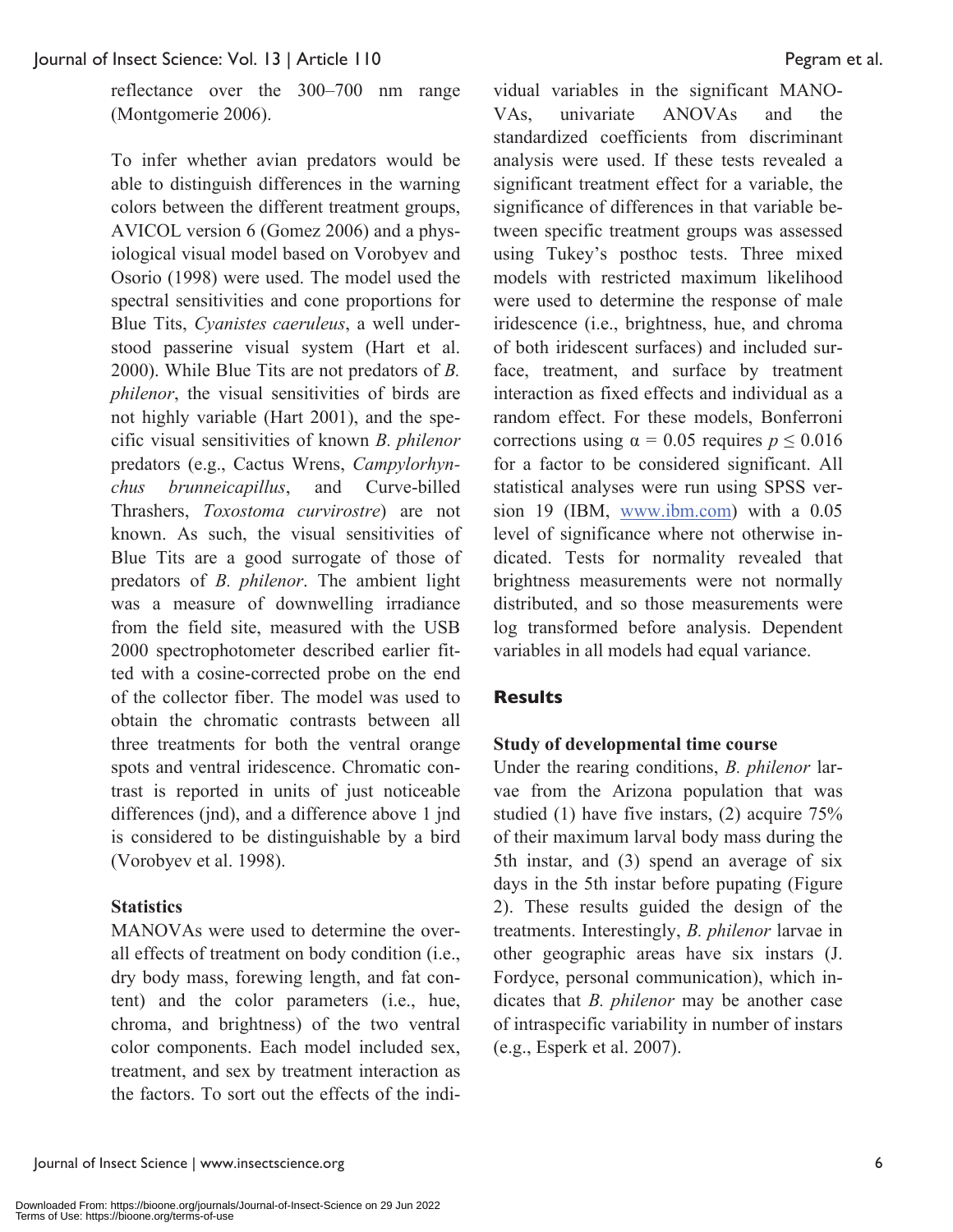#### **Effects of food stress on body condition and pupation time**

Treatment had an overall effect on body condition (MANOVA: Wilk's  $\lambda = 0.353$ ,  $F_{6, 154} =$ 17.29,  $p < 0.001$ ). Univariate ANOVAs revealed that treatment negatively affected adult dry body mass, forewing length, and fat content, and the highest level of food restriction produced smaller adults with a lower percentage of fat in their bodies (Table 1). Standardized discriminant coefficients indicated that forewing length explains more of the variance due to treatment than body mass or fat content. The dry body mass of adults in the Day 3 treatment (highest level of food restriction) was only 50–55% that of animals with unrestricted access to food (Table 1). Forewing length of males and females in the Day 3 treatment was reduced by 13% and 12%, respectively, compared to those in the Unrestricted group (Table 1). For fat content (as a percentage of body mass), Tukey's comparisons of differences among treatment groups revealed that the adults in the Unrestricted treatment had a significantly higher fat content than those in the Day 3 treatment

| <b>Treatment</b> | <b>Sex</b> | Dry body mass (g)              | Forewing length (mm)             | Fat content (% of body mass)     |
|------------------|------------|--------------------------------|----------------------------------|----------------------------------|
| Unrestricted     | Male       | $0.12 \pm 0.02$ (0.07 - 0.16)  | $48.49 \pm 2.19$ (45.77 - 51.4)  | $17.45 \pm 2.68$ (11.52 - 21.92) |
|                  | Female     | $0.15 \pm 0.01$ (0.13 - 0.17)  | $51.31 \pm 1.65$ (48.27 - 53.52) | $15.73 \pm 3.17(9.5 - 21.07)$    |
|                  | Male       | $0.09 \pm 0.02$ (0.06 - 0.13)  | $45.92 \pm 1.78$ (40.69 - 48.19) | $14.49 \pm 2.54$ (7.37 - 17.52)  |
| Day 4            | Female     | $0.12 \pm 0.03$ (0.07 - 0.17)  | $48.68 \pm 2.54(44.19 - 53.39)$  | $13.74 \pm 5.11 (4.54 - 25.41)$  |
| Day 3            | Male       | $0.06 \pm 0.008$ (0.04 - 0.13) | $42.23 \pm 0.9$ (38.18 - 49.12)  | $13.36 \pm 3.28$ (6.01 - 17.57)  |
|                  | Female     | $0.08 \pm 0.02$ (0.05 - 0.12)  | $45.36 \pm 2.73(40.4 - 49.99)$   | $13.83 \pm 3.85 (8.17 - 21.39)$  |

**Table 2.** Results of univariate tests and discriminant analysis for body condition measures of *Battus philenor.*

|                        | Dry body mass |     |                  |         | <b>Forewing length</b> |     |                             |    | <b>Fat content</b> |    |           |         |  |
|------------------------|---------------|-----|------------------|---------|------------------------|-----|-----------------------------|----|--------------------|----|-----------|---------|--|
| Factor                 | df            |     |                  | SC      |                        |     |                             | SC | df                 |    |           | SС      |  |
| <b>Sex</b>             |               |     | $22.1 \le 0.001$ | $-0.54$ |                        |     | $34.4 \le 0.001 - 0.46$   1 |    |                    | 55 | 0.217     | $-0.31$ |  |
| Treatment              |               |     | $58.5 \le 0.001$ | $-0.34$ |                        |     | $48.1 \le 0.001 - 0.66$ 2   |    |                    |    | 5.4 0.007 | $-0.36$ |  |
| <b>Sex x Treatment</b> |               | 0.2 | 0.855            |         |                        | 0.3 | 0.741                       |    |                    |    | 0.8 0.461 |         |  |

SC = standardized coefficients for discriminant analysis. Significant factors for univariate ANOVAs are noted in bold. Only the first root was significant in all discriminant analyses. The total sample size used in the analysis was 89 in the three treatment groups: Day 3 (males  $n = 14$ , females  $n = 13$ ), Day 4 (males  $n = 16$ , females  $n = 14$ ), and Unrestricted (males  $n =$ 18, females  $n = 14$ ).

 $(p = 0.017)$  and in the Day 4 treatment  $(p = 1.017)$ 0.011). Fat content of the adults in the Day 3 and Day 4 treatments was not significantly different ( $p = 0.999$ ).

The sexes differed significantly in body size and fat content (MANOVA: Wilk's  $\lambda = 0.693$ ,  $F_{3, 76} = 11.24, p < 0.001$ ). In univariate ANO-VAs, sex was a significant factor for both body mass and forewing length (Table 2); *B. philenor* males are smaller than females. However, there was no significant effect of sex on fat content (Table 2). In the discriminant analysis, males and females differed in all three measures of body condition, but mass and forewing length had the highest coefficients (Table 2). There was no sex by treatment interaction for the three measures of body condition (MANOVA: Wilk's  $\lambda$  = 0.940,  $F_{6, 152} = 0.792, p = 0.577$ .

Duration of the pupal stage (measured in days) was significantly affected by treatment, with food-restricted individuals spending less time in the pupal stage (Kruskal-Wallis  $\chi^2$  = 12.67,  $df = 2$ ,  $p = 0.002$ ). The mean duration of the pupal stage was 13.3 days for the Unrestrcited treatment group, 13.1 days for the Day 4 treatment groups, and 12.7 days for the Day 3 treatment group.

#### **Effects of food deprivation on warning coloration**

For the ventral iridescence, there was a significant effect of food deprivation treatment (MANOVA: Wilk's  $\lambda = 0.826, F_{6, 162} = 2.71$ ,  $p = 0.016$ ). Both discriminant analysis and univariate tests revealed that treatment affected hue the most (Table 3). Tukey's post-hoc comparisons revealed a significant shift in hue towards shorter wavelengths (towards blue) with increasing food restriction (Table 3), shifting almost 15 nm between adults in the Unrestricted and Day 3 treatments (Table 4;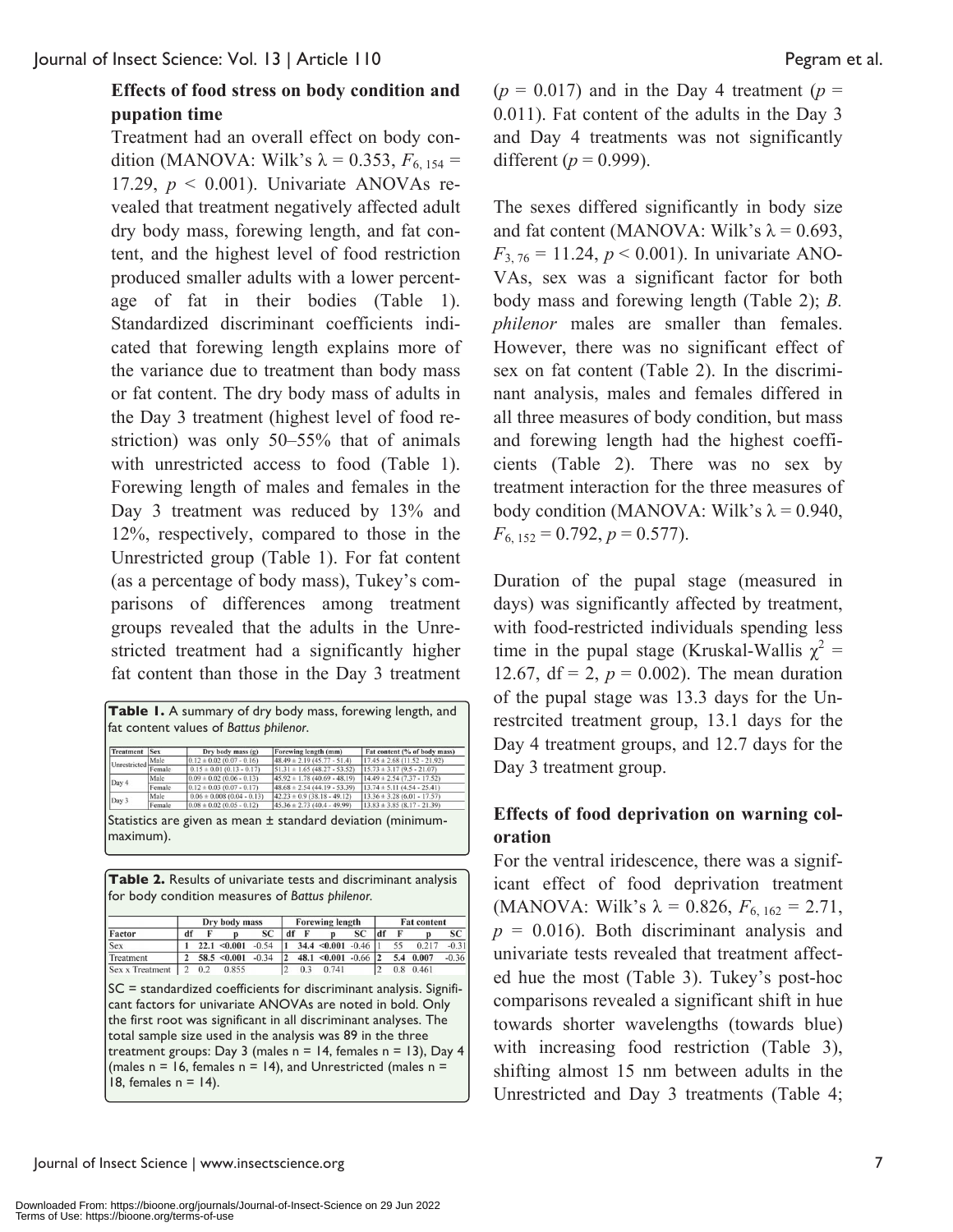| Table 3. Results of univariate tests and discriminant analysis |
|----------------------------------------------------------------|
| (SC, standardized coefficients) for color parameters of Battus |
| philenor.                                                      |

|                     |                 |                                        |        | <b>Color Parameters</b> |           |                          |       |              |      |                       |            |                   |           |
|---------------------|-----------------|----------------------------------------|--------|-------------------------|-----------|--------------------------|-------|--------------|------|-----------------------|------------|-------------------|-----------|
|                     | Effect          | <b>Brightness</b><br>(Log Transformed) |        |                         |           | Hue                      |       |              |      | Chroma                |            |                   |           |
| <b>Color Patch</b>  |                 | df                                     |        |                         | <b>SC</b> | df                       |       |              | SC   | df                    |            |                   | <b>SC</b> |
| Ventral Iridescence | <b>Sex</b>      |                                        | 0.10   | 0.750                   |           |                          | 0.04  | 0.833        |      |                       | 1.86       | 0.176             |           |
|                     | Treatment       |                                        | 1.00   | 0.371                   | $-0.01$   |                          | 3.43  | 0.037 1.72   |      |                       | 0.30       | 0.743             | 0.99      |
|                     | Sex x Treatment |                                        | 0.12   | 0.885                   |           |                          | 0.06  | 0.939        |      |                       | 0.44       | 0.644             |           |
| Ventral Orange      | Sex             |                                        | 12.75  | 0.001                   | $-0.59$   |                          | 11.51 | $0.001$ 1.48 |      |                       | 0.43       | 0.516             | $-1.44$   |
|                     | Treatment       |                                        | 1.48   | 0.235                   | $-0.54$   |                          | 2.26  | 0.111        | 0.58 |                       | 6.88       | 0.002             | $-1.65$   |
|                     | Sex x Treatment |                                        | 0.26   | 0.772                   |           |                          | 1.03  | 0.362        |      |                       | 1.818 0.17 |                   |           |
| Male Iridescence    | Surface         |                                        | 967.56 | < 0.001                 |           |                          | 9.96  | 0.003        |      |                       |            | $62.01 \le 0.001$ |           |
|                     | Treatment       |                                        | 2.46   | 0.097                   |           |                          | 13.78 | 0.027        |      |                       | 0.16       | 0.854             |           |
|                     |                 | $\overline{1}$                         | 7.17   | 0.055                   |           | $\overline{\phantom{a}}$ | 0.18  | 0.053        |      | $\tilde{\phantom{a}}$ |            | 1.30 0.303        |           |

For the two ventral surface colors, univariate ANOVAs and discriminant analysis were run to evaluate the effects of treatment and sex on each variable only after MANOVAs showed significant effects for both surface colors. Only the first root was significant in all discriminant analyses. Three mixed models with restricted maximum likelihood were used to evaluate the effects of surface and treatment on the properties of male iridescence. For the mixed models, only *p*values less than 0.016 were considered significant after Bonferroni correction. Significant factors for univariate ANOVAs and mixed models are noted in bold.

| philenor.<br><b>Treatment</b> | Color                  | <b>Surface</b> | <b>Sex</b>  | <b>Brightness</b>             | Hue (nm)                                               | Chroma                      |
|-------------------------------|------------------------|----------------|-------------|-------------------------------|--------------------------------------------------------|-----------------------------|
|                               | Orange                 | Ventral        | <b>Male</b> | $14.5 \pm 1.2$ (12.9-16.3)    | $592.5 \pm 5.7$ (581-602)                              | $3.40 \pm 0.14$ (3.23-3.79) |
| Unrestricted                  |                        |                | Female      | $15.8 \pm 0.93$ (14.2-16.9)   | $586.8 \pm 6.9$ (576-599)                              | $3.43 \pm 0.21$ (3.10-3.79) |
|                               | <b>Iridescent Blue</b> | Ventral        | Male        | $46.8 \pm 10.4$ (31.0-63.7)   | $490.5 \pm 16.9$ (467-525)                             | $0.44 \pm 0.01$ (0.42-0.46) |
|                               |                        |                | Female      | $44.9 \pm 13.1 (31.9 - 83.6)$ | $491.2 \pm 17.9$ (461-516)                             | $0.44 \pm 0.01$ (0.42-0.46) |
|                               |                        | Dorsal         | Male        | $12.8 \pm 3.0$ (8.2-18.6)     | $497.9 \pm 21.7$ (455-538)                             | $0.43 \pm 0.01$ (0.41-0.45) |
|                               | Orange                 | Ventral        | Male        | $14.1 \pm 1.0$ (12.4-16.2)    | $591.9 \pm 5.7$ (578-599)                              | $3.55 \pm 0.21$ (3.05-3.83) |
|                               |                        |                | Female      | $14.6 \pm 1.3$ (12.4-17.0)    | $589.3 \pm 6.9$ (578-603)                              | $3.50 \pm 0.23$ (3.18-3.99) |
| Day 4                         | Iridescent Blue        | Ventral        | Male        | $42.1 \pm 9.0$ (32.2-60.7)    | $485.4 \pm 11.8$ (466-510)                             | $0.44 \pm 0.01$ (0.42-0.46) |
|                               |                        |                | Female      | $42.0 \pm 8.1$ (30.9-58.2)    | $484.6 \pm 26.0$ (448-526)                             | $0.44 \pm 0.02$ (0.41-0.47) |
|                               |                        | Dorsal         | Male        | $13.2 \pm 3.8$ (7.4-24.1)     | $493.3 \pm 11.9$ (470-514)                             | $0.43 \pm 0.02$ (0.38-0.45) |
|                               | Orange                 | Ventral        | Male        | $14.4 \pm 1.5$ (12.3-17.5)    | $587.4 \pm 3.7$ (581-593)                              | $3.26 \pm 0.25$ (2.58-3.50) |
|                               |                        |                | Female      | $15.2 \pm 1.3$ (12.5-16.8)    | $585.6 \pm 5.2$ (579-598)                              | $3.35 \pm 0.18$ (3.01-3.70) |
| Day3                          | Iridescent Blue        | Ventral        | Male        |                               | $43.2 \pm 10.2$ (28.1-61.9) $477.5 \pm 15.6$ (455-509) | $0.45 \pm 0.01$ (0.42-0.48) |
|                               |                        |                | Female      | $42.6 \pm 9.1$ (28.1-64.3)    | $479.9 \pm 14.9$ (447-508)                             | $0.44 \pm 0.01$ (0.42-0.47) |
|                               |                        | Dorsal         | Male        | $10.3 \pm 2.4$ (6.1-14.1)     | $482.6 \pm 15.9$ (454-508)                             | $0.43 \pm 0.02$ (0.40-0.46) |

Figure 3). The hue of the adults in the Day 3 treatment was significantly bluer than those of the Unrestricted treatment ( $p = 0.028$ ) but was not different from those in the Day 4 treatment (*p* = 0.340). Univariate ANOVAs did not reveal an effect of food restriction on brightness or chroma (Table 3). Additionally, there was no difference between the ventral iridescence of the sexes (MANOVA: Wilk's λ  $= 0.939, F_{3, 81} = 1.75, p = 0.164$  and no sex by treatment interaction (MANOVA: Wilk's λ  $= 0.972, F_{6, 162} = 0.393, p = 0.883.$ 

Treatment also significantly affected the ventral orange spots (MANOVA: Wilk's  $\lambda$  = 0.671,  $F_{6, 148} = 5.45$ ,  $p < 0.001$ ). Univariate tests and the standardized coefficients revealed that chroma was the color parameter



**Figure 3.** Hue measured on ventral iridescence of *Battus philenor* as the wavelength of highest reflectance. There was a shift towards shorter wavelengths in hue on both iridescent surfaces (dorsal not shown) with higher food restriction. Bars represent one standard error. Different letters represent significantly different values. Shared letters indicate responses are not significantly different. High quality figures are available online.



divided by the average reflectance over 300–700 nm. Bars represent one standard error. Different letters represent significantly different values. Shared letters indicate responses are not significantly different. High quality figures are available online.

most affected by treatment (Table 3). Chroma decreased with increasing food deprivation (Table 4). Tukey's post-hoc comparisons revealed that the adults in the Day 3 treatment were significantly less chromatic than those in the Day 4 ( $p = 0.002$ ) and Unrestricted treatments ( $p = 0.019$ ). Individuals in the Day 4 treatment were not significantly different in chroma from those in the Unrestricted treatment (Figure 4). In addition to the effect of treatment, there was also a significant effect of sex on the ventral orange spots (MANOVA: Wilk's  $\lambda = 0.652$ ,  $F_{3.74} = 13.17$ ,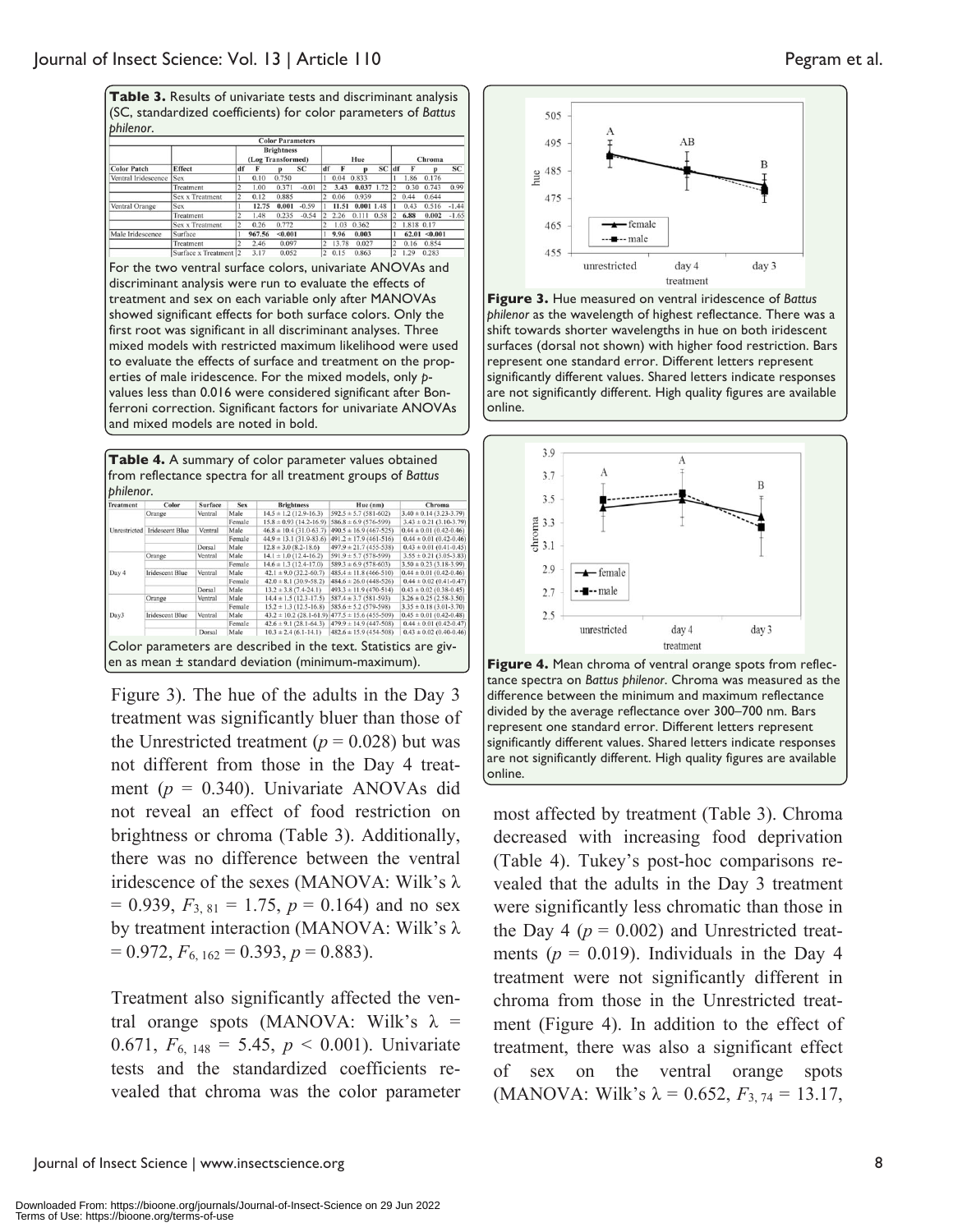*p* < 0.001). Univariate ANOVAs and discriminant coefficients revealed that sex mostly influenced brightness and hue (Table 3). On average, females' orange spots were brighter than males' and had a lower (shorter wavelength) hue than males' (Table 4). There was also no sex by treatment interaction for the ventral orange (MANOVA: Wilk's  $\lambda = 0.929$ ,  $F_{6, 148} = 0.928, p = 0.477$ .

Models of avian color vision suggest that warning color differences between treatment groups would be distinguishable by an avian predator. For the ventral orange, the chromatic contrast between the color of the adults from the Unrestricted treatment and the Day 4 treatment was 5.76 jnd, between the Unrestricted treatment and the Day 3 treatment was 5.87 jnd, and between the Day 3 treatment and Day 4 treatment was 9.56 jnd. For the ventral iridescence, the chromatic contrast between the adults of the Unrestricted treatment and the Day 4 treatment was 2.96 jnd, between the adults of the Unrestricted treatment and the Day 3 treatment was 4.53 jnd, and between the adults of the Day 3 treatment and the Day 4 treatment was 1.59 jnd. Because all of these chromatic contrasts were above 1 jnd, they were all considered to be distinguishable by a bird.

#### **Comparison of two iridescent surfaces**

The statistical analysis on the color measurements for the iridescent areas from both male wing surfaces did not reveal an effect of treatment after correcting for multiple mixed model comparisons. However, Tukey's posthoc comparisons revealed differences between the treatment groups in hue, where hue decreased (shifted towards blue) with increasing food restriction on both surfaces. Unrestricted individuals were significantly different from Day 3 individuals ( $p = 0.008$ ) but not Day 4 individuals  $(p = 0.320)$ . Day 4 individuals

were also not significantly different from Day 3 individuals ( $p = 0.068$ ). There was no significant surface by treatment interaction to suggest the two surfaces responded differently to food deprivation (Table 3). Also, all color parameters were significantly different between the two iridescent surfaces (Table 3). The ventral iridescence of males is brighter, has a lower hue, and is more chromatic than the dorsal surface. The difference in brightness and chroma were expected from the results reported in Rutowski et al. (2010). The variance accounted for by individual was significant for hue (Wald  $Z = 3.269$ ,  $p = 0.001$ ) and chroma (Wald  $Z = 3.211$ ,  $p = 0.001$ ), suggesting correlations between the two surfaces in these parameters.

#### **Discussion**

#### **Measures of body condition**

Compared to those with unrestricted access to food during development, food-restricted larvae developed into significantly smaller adults with smaller fat reserves. This result was expected based on previous studies of larval food limitation in butterflies (e.g., Bauerfeind and Fischer 2005; Boggs and Freeman 2005). The size of the adults produced from Day 3 treatment larvae was within the range of adult sizes observed in the field (Rutowski et al. 2010), indicating that the level of food deprivation induced in the Day 3 treatment was likely within the range of food limitation that this species experiences in nature. The effect of larval food deprivation on the level of sequestered aristolochic acids is currently under investigation.

#### **Warning coloration**

Food restriction produced significant variation in both the orange and blue components of the ventral warning coloration of *B. philenor*. The hue of the ventral blue iridescence shifted to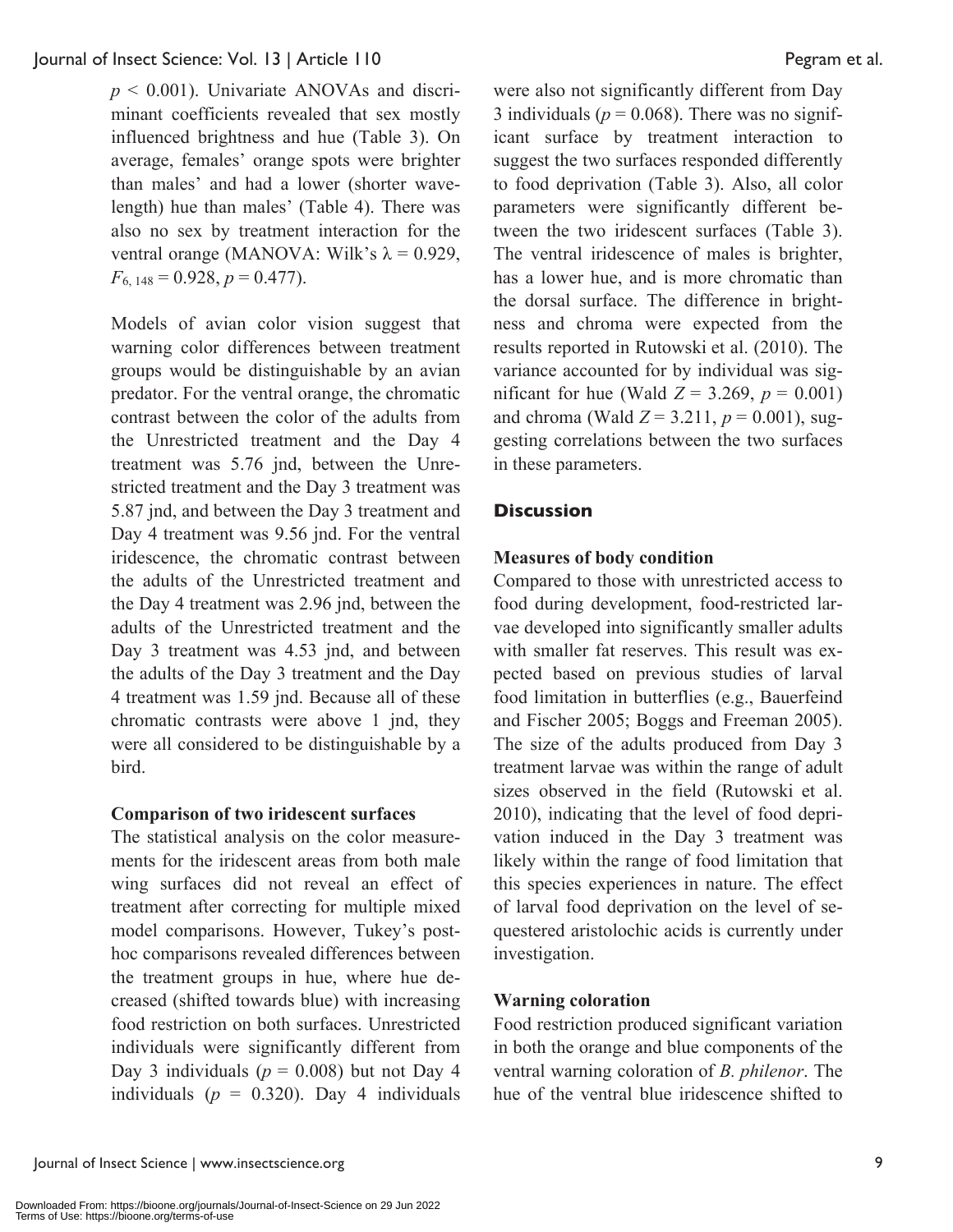shorter wavelengths with increased food deprivation. The chroma of the orange spots decreased with increased food deprivation.

These results suggest proximate links between coloration, the structures and chemicals that produce color, and diet quantity, but these linkages are not clear at the moment (see Kemp et al. 2006). For *B. philenor*, this is true for both the orange spots and the blue patches, but there are some possible connections that could be tested. The diffuse reflection of the orange spots indicates that the pigments played a major role in shaping the reflectance spectrum by absorbing short wavelengths, which allows longer wavelengths to be reflected from the wing surface (Rutowski et al. 2005). The specific pigments involved are not known but are likely to be ommachromes or papilochromes synthesized de novo by the butterflies from the amino acid tryptophan (Nijhout 1991). The chroma of the orange spots should be positively related to the quantity of pigment in the scale, as more pigment means greater absorption of short wavelength light. During development, diet-restricted individuals whose orange is less chromatic may deposit less pigment in their scales due to a lower availability of tryptophan. On the other hand, the iridescent blue is likely a product of thin film interference, and the higher hue of diet-restricted individuals suggests a thicker film (Land 1972). If true, it is not clear how the film would be thicker in diet-restricted individuals who presumably experience restrictions in the materials needed to build these cuticular films. Again, questions about the potential proximate connections between diet and color phenotype remain untested but warrant investigation.

An experiment with captive Curve-billed Thrashers showed that the blue iridescence and the orange spots of the ventral hind wing

were used by avian predators to recognize *B. philenor* as distasteful, and each component alone elicited a rejection response (Pegram et al. 2013). It is unknown whether the variation in the hue of the iridescent patches induced by food restriction would alter the effectiveness of the aposematic coloration of *B. philenor*. Although both reptiles and invertebrates (e.g., spiders and dragonflies) have been observed preying on *B. philenor* (Rausher 1979b, 1980), insectivorous birds are likely to be their most common predators in Arizona (Pegram, Han, and Rutowski, unpublished data). Visual models indicated that birds should be able to distinguish the spectral differences observed in adult coloration due to treatment. However, even though avian predators may be able to discriminate these colors, predators may generalize a learned warning signal to similar colors (Ham et al. 2006; Ruxton et al. 2008; Svádová et al. 2009) or the differences may not be detectable in complex and changing conditions of lighting and background (Lindstedt et al. 2011). Either way, the color shifts caused by food deprivation may not decrease signal effectiveness. Signal effectiveness could also be influenced if the observed responses altered conspicuousness (Gittleman and Harvey 1980; Gamberale-Stille and Tullberg 1999; Lindström et al. 1999; Riipi et al. 2001; Lindstedt et al. 2008). From these results, it is concluded that food deprivation did contribute to intraspecific variation in warning coloration, but determining if this variation correlates with signal effectiveness will require further study.

#### **Response of iridescent coloration and comparison to natural coloration**

The hue of the ventral and dorsal iridescent patches shifted to shorter (bluer) wavelengths with increased food deprivation. This was the opposite direction of what was predicted based on the results of Rutowski et al. (2010).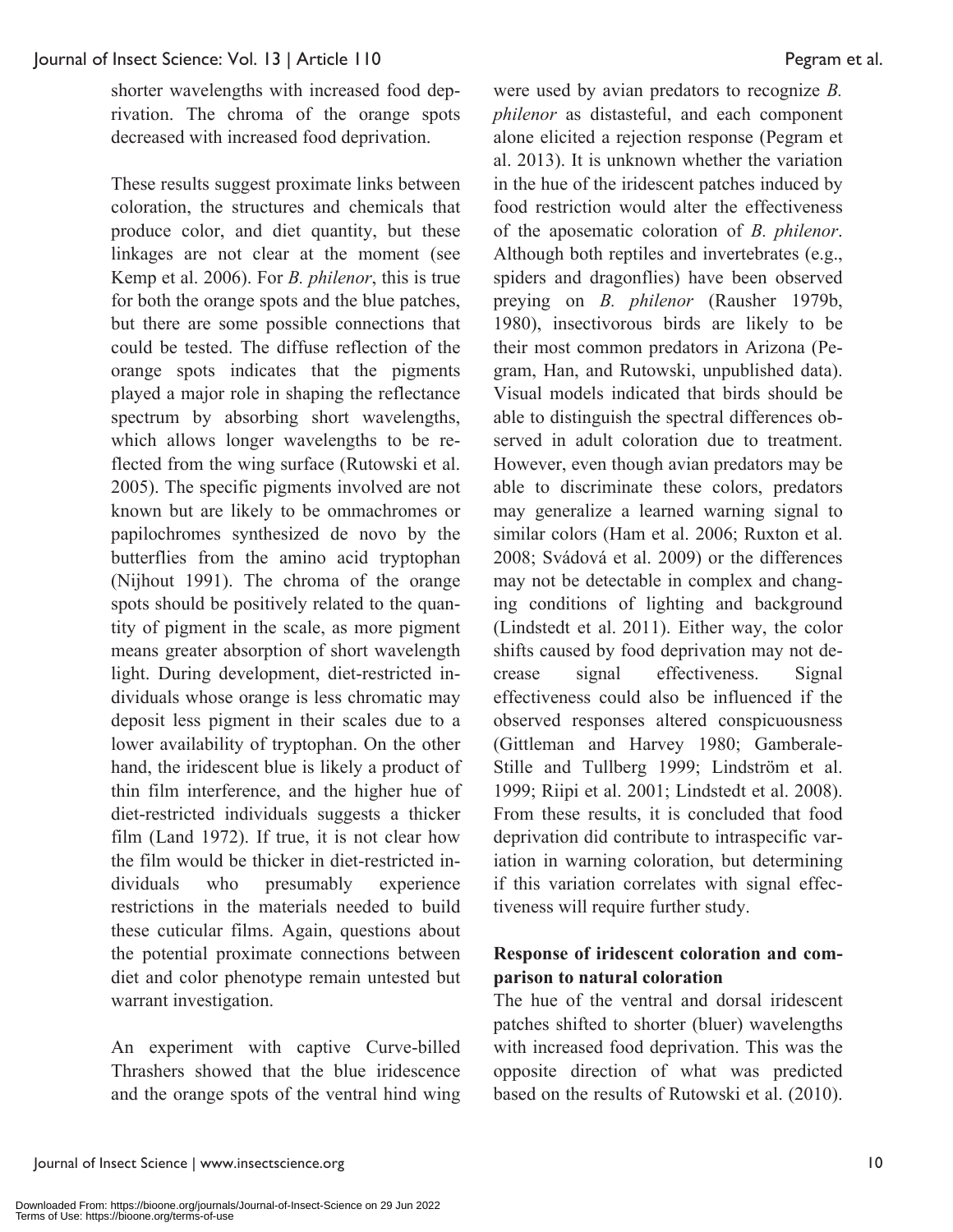Rutowski et al. (2010) also found that labreared individuals had more intense ventral iridescence than did field-caught individuals, where no effect of rearing conditions on ventral iridescence brightness was found in our study. Therefore, differences in the lab and field individuals previously observed were not likely due to increased food deprivation in the field-caught *B. philenor*. The difference between the dorsal and ventral surfaces in male chroma observed in our study was expected based on Rutowski et al. (2010), but the lack of treatment effects and differences between the sexes was inconsistent with their results. Differences between male and female ventral hue were observed in the previous study, but not in our study. From these differences, it can be concluded that the differences observed between lab and field individuals in Rutowski et al. (2010) were not likely caused by food deprivation in field individuals.

However, differences in the results of these studies could be caused by at least two other factors. First, there were differences between the studies in seasons in which observations occurred (spring (Rutowski et al. 2010) vs. autumn (our study)). Second, the larvae of the field-caught individuals could have undergone food deprivation throughout the larval stage, while the larvae in our experiment only underwent food restriction in the last larval instar.

Also, the hue and chroma of an individual's dorsal iridescence were correlated with the hue and chroma of its ventral wing surface, which suggests a coupling of the iridescent surfaces. This is consistent with the findings of Rutowski et al. (2010), but the causes of this coupling are not understood at this time.

Because the dorsal coloration may serve as a signal of male quality (Rutowski and Rajya-

guru 2013), we expected to see heightened condition dependence over a naturally selected signal (e.g., Andersson 1986; Cotton et al. 2004a, b; Kemp 2008). However, there were no significant surface by treatment interactions to suggest there is heightened condition dependence of the iridescence on the dorsal surface.

#### **Conclusions**

Food deprivation can be a common ecological occurrence for lepidopteran larvae that feed on relatively small hostplants, like the *Aristolochia* plants used by some populations of *B. philenor* (Rausher 1979a, 1979b, 1980; Rausher and Feeny 1980; Fordyce and Agrawal 2001), and may affect the development of adult color signals. In the case of *B. philenor*, spectral properties of the iridescent blue patches and diffusely reflecting orange spots that act as warning signals changed in response to a food deprivation, suggesting that food deprivation during the larval stage can be a significant source of intraspecific variation in coloration. However, because the findings were not wholly consistent with differences between field-caught and lab-reared individuals reported in previous studies (Rutowski et al. 2010), there are likely to be additional factors that explain the variation in adult coloration. The consequences of any of this variation for signal function remain to be explored.

#### **Acknowledgements**

We thank Jim Fordyce (University of Tennessee-Knoxville) for help with the fat content analysis, statistical analysis, and reviews of the manuscript; Justin Merry, Nate Morehouse, Brett Seymoure, Rusty Ligon, Jon Douglas, Kevin McGraw, Jürgen Liebig, Brian Smith, and Bert Hölldobler for their input on the project and manuscript; and Matt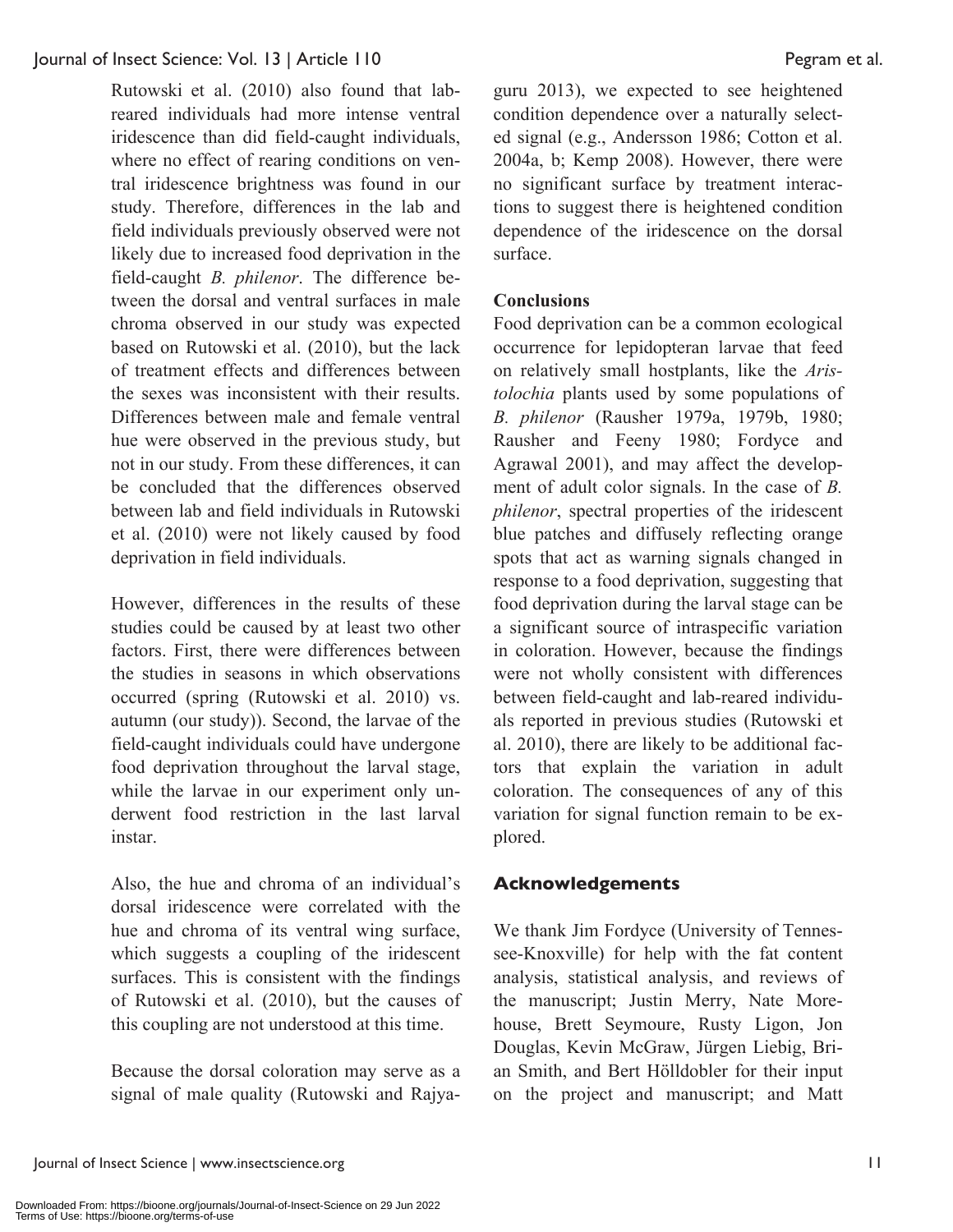Toomey for helpful discussion about avian visual discrimination. This work was supported by NSF Grants IBN 0316120 and IOS 1145654 (to R. L. Rutowski) and DEB 0614233 (to J. Fordyce) and the School of Life Sciences Undergraduate Research Program funded by the ASU School of Life Sciences and the Howard Hughes Medical Institute.

#### **References**

Andersson M. 1986. Evolution of conditiondependent sex ornaments and mating preferences: sexual selection based on viability differences. *Evolution* 40: 804–816.

Bauerfeind SS, Fischer K. 2005. Effects of food stress and density in different life stages on reproduction in a butterfly. *Oikos* 111: 514–524.

Beatty CD, Beirincky K, Sherratt T. 2004. The evolution of Müllerian mimicry in multispecies communities*. Nature* 431: 63– 67.

Boggs CL, Freeman KD. 2005. Larval food limitation in butterflies: effects on adult resource allocation and fitness. *Oecologia* 144: 353–361.

Borer M, van Noort T, Rahier M, Naisbit RE. 2010. Positive frequency-dependent selection on warning color in alpine leaf beetles. *Evolution* 64: 3629–3633.

Borror DJ, Triplehorn CA, Johnson NF. 1992. An Introduction to the Study of Insects, 6<sup>th</sup> edition. Harcourt Brace College Publishers.

Brower JVZ. 1958. Experimental studies of mimicry in some North American butterflies: Part II. *Battus philenor* and *Papilio troilus*, *P.*  *polyxenes*, and *P. glaucus*. *Evolution* 12: 123– 136.

Brakefield PM. 1985. Polymorphic Müllerian mimicry and interactions with thermal melanism in ladybirds and a soldier beetle: a hypothesis. *Biological Journal of the Linnaean Society* 26: 243–267.

Brakefield PM, Liebert TG. 1985. Studies of colour polymorphism in some marginal populations of the aposematic jersey tiger moth *Callimorpha quadripunctaria*. *Biological Journal of the Linnaean Society*  26: 225–241.

Codella Jr. SG, Lederhouse RC. 1990. The effect of wing orientation on aposematic signaling in the pipevine swallowtail butterfly, *Battus philenor*. *Animal Behavior* 40: 404– 405.

Cott HB. 1940. *Adaptive Coloration in Animals.* Methuen and Co. Ltd.

Cotton S, Fowler K, Pomiankowski A. 2004a. Condition dependence of sexual ornament size and variation in the stalk-eyed fly *Cyrtodiopsis dalmanni* (Diptera: Diopsidae). *Evolution* 58: 1038–1046.

Cotton S, Fowler K, Pomiankowski A. 2004b. Do sexual ornaments demonstrate heightened condition-dependent expression as predicted by the handicap hypothesis? *Proceedings of the Royal Society of London B* 271: 771–783.

Endler JA, Mappes J. 2004. Predator mixes and the conspicuousness of aposematic signals. *American Naturalist* 163: 532–547.

Esperk T, Tammaru T, Nylin S. 2007. Intraspecific variability in number of larval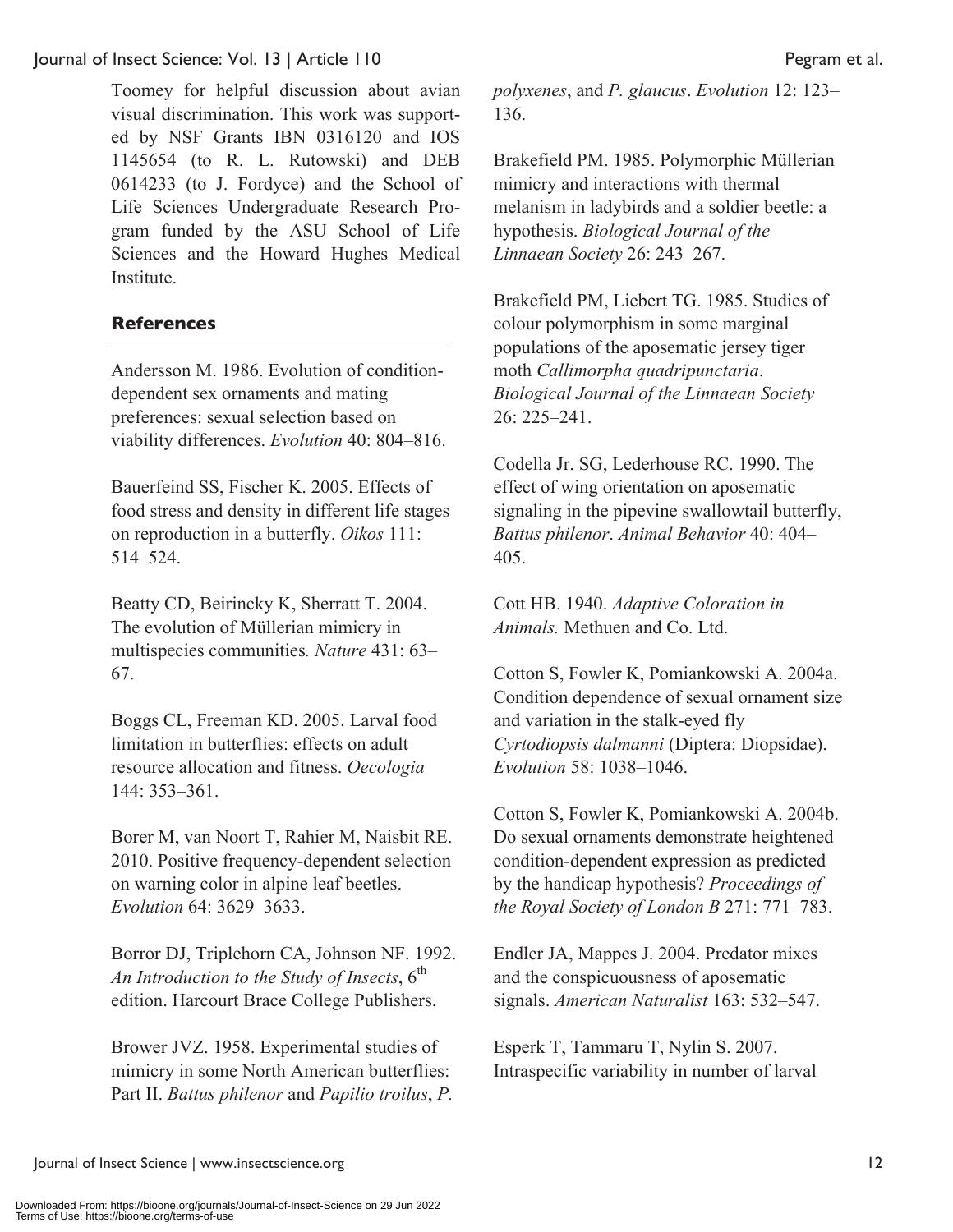instars in insects. *Journal of Economic Entomology* 100: 627–645.

Fischer K, Fiedler K. 2001. Effects of larval starvation on adult life-history traits in the butterfly species *Lycaena tityrus* (Lepidoptera: Lycaenidae). *Entomologia Generalis* 25: 249–254.

Fordyce JA, Agrawal AA. 2001. The role of plant trichomes and caterpillar group size on growth and defence of the pipevine swallowtail *Battus philenor*. *Journal of Animal Ecology* 70: 997–1005. Fordyce JA, Nice CC. 2008. Antagonistic, stage-specific selection on defensive chemical sequestration in a toxic butterfly. *Evolution*  62: 1610–1617.

Fordyce JA, Marion ZH, Shapiro AM. 2005. Phenological variation in chemical defense of the Pipevine Swallowtail, *Battus philenor*. *Journal of Chemical Ecology* 31: 2835–2846.

Gamberale-Stille G, Tullberg BS. 1999. Experienced chicks show biased avoidance of stronger signals, an experiment with natural colour variation in live aposematic prey. *Evolutionary Ecology* 13: 579–589.

Gittleman JL, Harvey PH. 1980. Why are distasteful prey not cryptic? *Nature* 286: 149– 150.

Gomez D. 2006. AVICOL, a program to analyse spectrometric data. Available online: http://sites.google.com/site/avicolprogram/

Grill CP. 1999. Development of colour in an aposematic ladybird beetle: The role of environmental conditions. *Evolutionary Ecology Research* 1: 651–662.

Grill CP, Moore AJ. 1998. Effects of larval antipredator response and larval diet on adult phenotype in an aposematic ladybird beetle. *Oecologia*. 114: 274–282.

Guilford T, Dawkins MS. 1991. Receiver psychology and the evolution of animal signals. *Animal Behavior* 42: 1–14.

Guilford T, Dawkins MS. 1993. Are warning colors handicaps? *Evolution* 47: 400–416.

Ham AD, Ihalainen E, Lindström L, Mappes J. 2006. Does colour matter? The importance of colour in avoidance learning, memorability, and generalisation. *Behavioral Ecology and Sociobiology* 60: 482–491.

Hart NS. 2001. Variations in cone photoreceptor abundance and the visual ecology of birds. *Journal of Comparative Physiology A* 187: 685–698.

Hart NS, Partridge JC, Cuthill IC, Bennett ATD. 2000. Visual pigments, oil droplets, ocular media and cone photoreceptor distribution in two species of passerine bird: the blue tit (*Parus caeruleus* L.) and the blackbird (*Turdus merula* L.). *Journal of Comparative Physiology A* 186: 375–387.

Holloway GJ, Brakefield PM, Jong PW, Ottenheim MM, Vos HD, Kesbeke F, Peynenburg L. 1995. A quantitative genetic analysis of an aposematic colour pattern and its ecological implications. *Philosophical Transactions of the Royal Society B* 348: 373– 379.

Jones RE. 1976. Search behavior: A study of three caterpillar species. *Behaviour* 60: 3–4.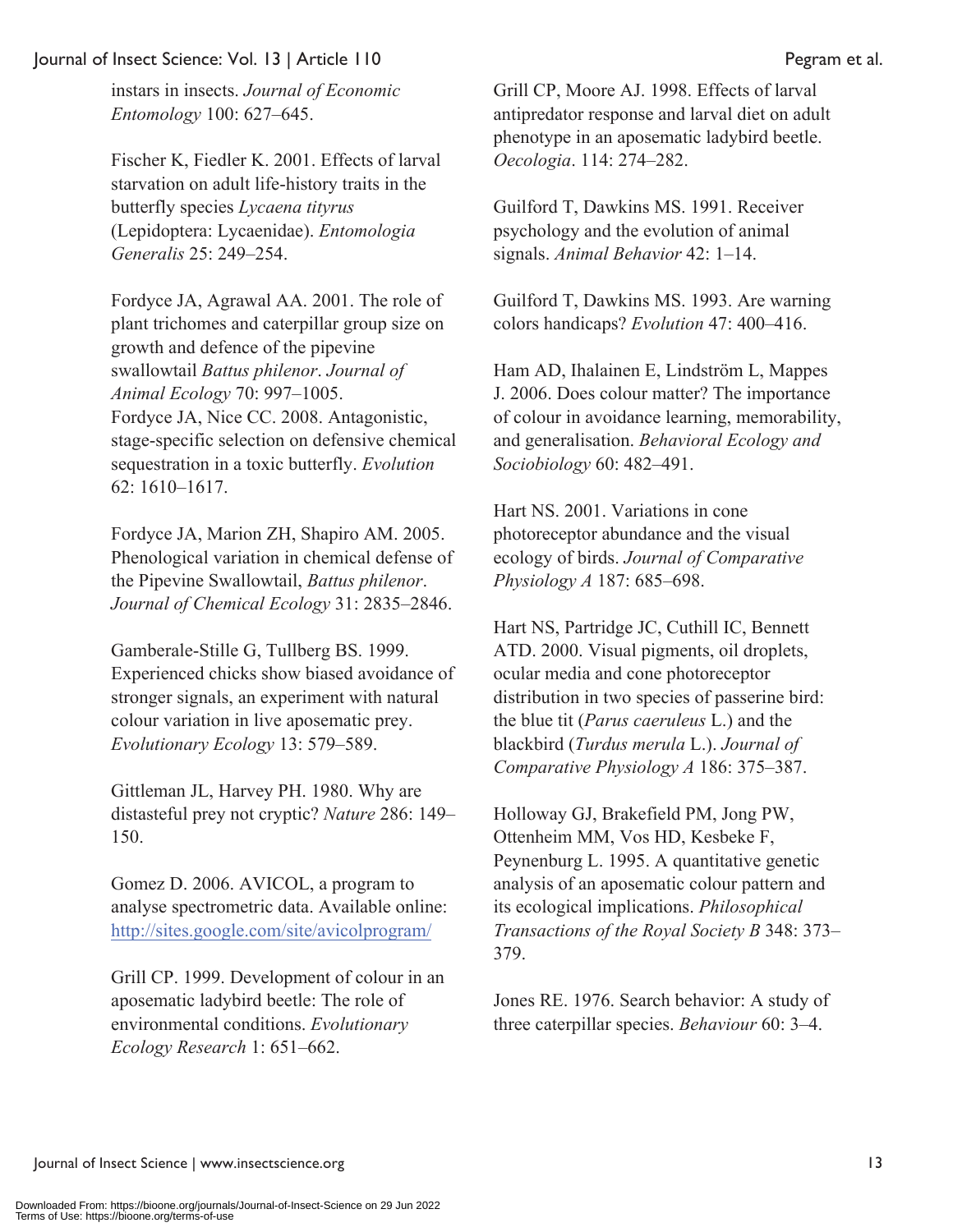Kemp DJ. 2008. Resource-mediated condition dependence in sexually dichromatic butterfly wing coloration. *Evolution* 62: 2346–2358. Kemp DJ, Rutowski RL. 2007. Condition dependence, quantitative genetics, and the potential signal content of iridescent ultraviolet butterfly coloration. *Evolution* 61: 168–183.

Kemp DJ, Vukusic P, Rutowski RL. 2006. Stress-mediated covariance between nanostructural architecture and ultraviolet butterfly coloration. *Functional Ecology* 20: 282–289.

Land MF. 1972. The physics and biology of animal reflectors. *Progress in Biophysics and Molecular Biology* 24: 75–106.

Lindstedt C, Eager H, Ihalainen E, Kahilainen A, Stevens M, Mappes J. 2011. Direction and strength of selection by predators for the color of the aposematic wood tiger moth. *Behavioral Ecology* 22: 580–587.

Lindstedt C, Lindström L, Mappes J. 2008. Thermoregulation constrains effective warning signal expression. *Evolution* 63: 469– 478.

Lindstedt C, Morehouse N, Pakkanen H, Casas J, Christides J-P, Kemppainen K, Lindström L, Mappes J. 2010. Characterizing the pigment composition of a variable warning signal of *Parasemia plantaginis* larvae. *Functional Ecology* 24: 759–766.

Lindstrӧm L, Alatalo RV, Mappes J. 1999. Reactions of hand-reared and wild-caught predators toward warningly colored, gregarious, and conspicuous prey. *Behavioral Ecology* 10: 317–322.

Maan ME, Cummings ME. 2008. Female preferences for aposematic signal components in a polymorphic poison frog. *Evolution* 62: 2334–2345.

Mappes J, Alatalo RV. 1997. Batesian mimicry and signal accuracy. *Evolution* 51: 2050–2053.

McGraw KJ, Mackillop EA, Dale J, Hauber ME. 2002. Different colors reveal different information: how nutritional stress affects the expression of melanin- and structurally based ornamental plumage. *Journal of Experimental Biology* 205: 3747-3755.

Meadows MG, Morehouse NI, Rutowski RL, Douglas JM, McGraw KJ. 2011. Quantifying iridescent coloration in animals: a method for improving repeatability. *Behavioral Ecology and Sociobiology* 65: 1317–1327.

Montgomerie R. 2006. Analyzing Colors. In: Hill GE, McGraw KJ, Editors. *Bird Coloration, Volume 1: Mechanisms and Measurements.* pp. 90–147. Harvard University Press.

Morehouse NI, Rutowski RL. 2010. In the eyes of the beholders: female choice and avian predation risk associated with an exaggerated male butterfly color. *American Naturalist* 176: 768–784.

Nijhout HF. 1975. A threshold size for metamorphosis in the tobacco hornworm, *Manduca sexta* (L.). *Biological Bulletin* 149: 214–225.

Nijhout HF. 1991. *The Development and Evolution of Butterfly Wing Patterns*. Smithsonian Institution Press.

Ojala K, Lindström L, Mappes J. 2007. Lifehistory constraints and warning signal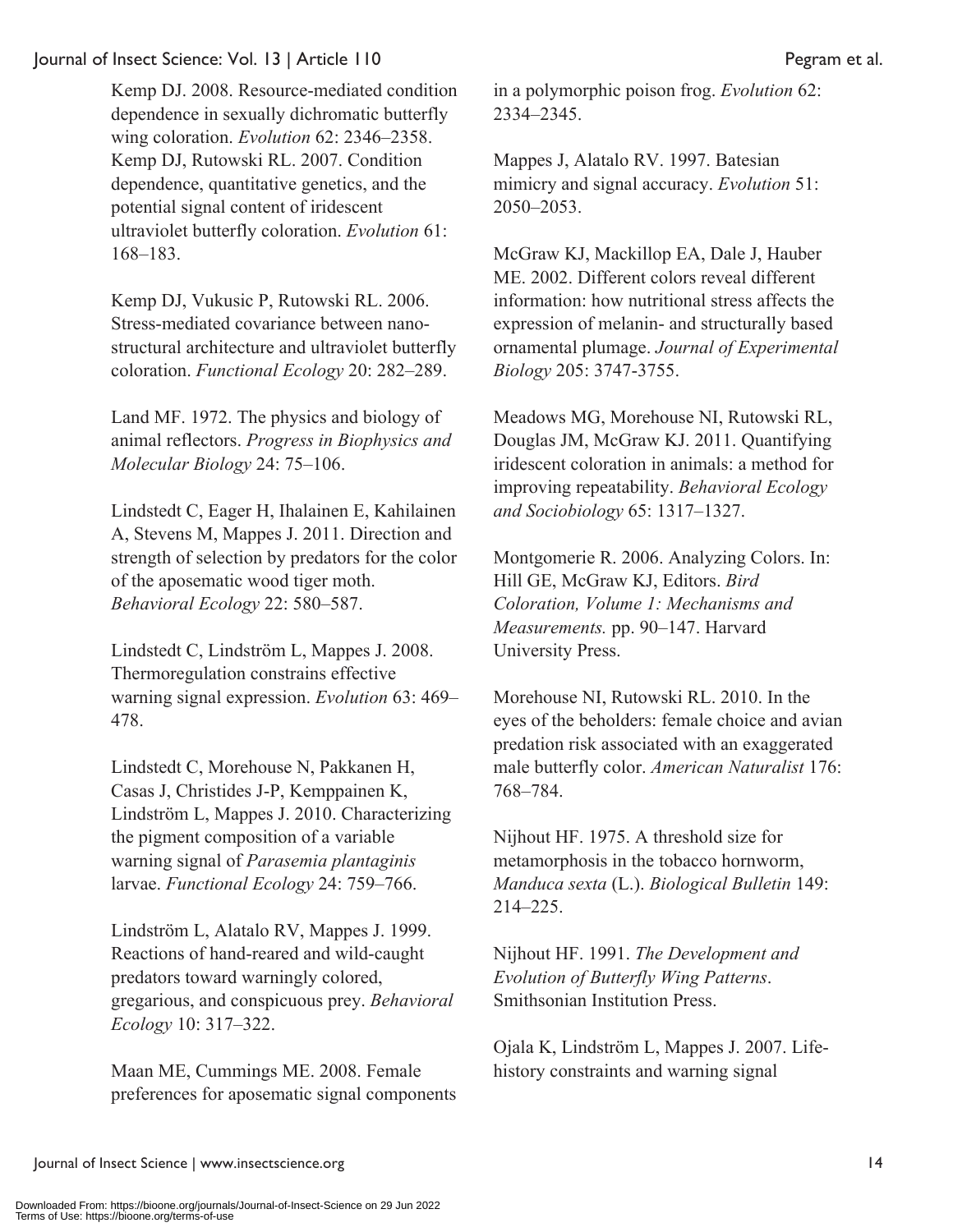expression in an arctiid moth. *Functional Ecology* 21: 1162–1167.

Pegram KV, Lillo MJ, Rutowski RL. 2013. Iridescent blue and orange components contribute to the recognition of a multicomponent warning signal. *Behaviour* 150: 321–336

Poulton EB. 1890. The colours of animals: their meaning and use especially considered in the case of insects. Kegen Paul, Trench, Trubner, and Co. Ltd.

Punzalan D, Cooray M, Helen Rodd F, Rowe L. 2008. Condition dependence of sexually dimorphic colouration and longevity in the ambush bug *Phymata americana*. *Journal of Evolutionary Biology* 21: 1297–1306.

Rausher MD. 1979a. Egg recognition: its advantage to a butterfly. *Animal Behavior* 27: 1034–1040.

Rausher MD. 1979b. Larval habitat suitability and oviposition preference in three related butterflies. *Ecology* 60: 503–511.

Rausher MD. 1980. Host abundance, juvenile survival, and oviposition preference in *Battus philenor. Evolution* 34: 342–355.

Rausher MD, Feeny P. 1980. Herbivory, plant density, and plant reproductive success: the effect of *Battus philenor* on *Aristolochia reticulata. Ecology* 61: 905–917.

Riipi M, Alatalo RV, Lindström L, Mappes J. 2001. Multiple benefits of gregariousness cover detectability costs in aposematic aggregations. *Nature* 413: 512–514.

Rowland HM, Ihalainen E, Lindström L, Mappes J, Speed MP. 2007. Co-mimics have a mutualistic relationship despite unequal defences. *Nature* 448: 64–67.

Rutowski RL, Macedonia JM, Morehouse NI, Taylor-Taft L. 2005. Pterin pigments amplify iridescent ultraviolet signal in males of the orange sulphur butterfly, *Colias eurytheme*. *Proceedings of the Royal Society B, Biological Sciences.* 272: 2329–2335.

Rutowski RL, Nahm AC, Macedonia JM. 2010. Hindwing iridescence in the pipevine swallowtail (*Battus philenor*): Are sexual and wing surface differences in properties related to differences in function? *Functional Ecology* 24: 767–775.

Rutowski RL, Rajyagugu P. 2013. Malespecific iridescent coloration in the Pipevine Swallowtail (*Battus philenor*) is used in mate choice by females but not sexual discrimination by males. *Journal of Insect Behavior* 26: 200–211.

Ruxton GD, Sherratt TN, Speed MP. 2004. *Avoiding Attack: The Evolutionary Ecology of Crypsis, Warning Signals and Mimicry.* Oxford University Press.

Ruxton GD, Franks DW, Balogh ACV, Leimar O. 2008. Evolutionary implications of the form of predator generalization for aposematic signals and mimicry in prey. *Evolution* 62: 2913–2921.

Sandre S-L, Tammaru T, Esperk T, Julkunen-Tiitto R, Mappes J. 2007. Carotenoid-based colour polyphenism in a moth species: search for fitness correlates. *Entomologia Experimentalis et Applicata* 124: 269–277.

Siefferman L, Hill GE. 2005. Evidence for sexual selection of structural plumage